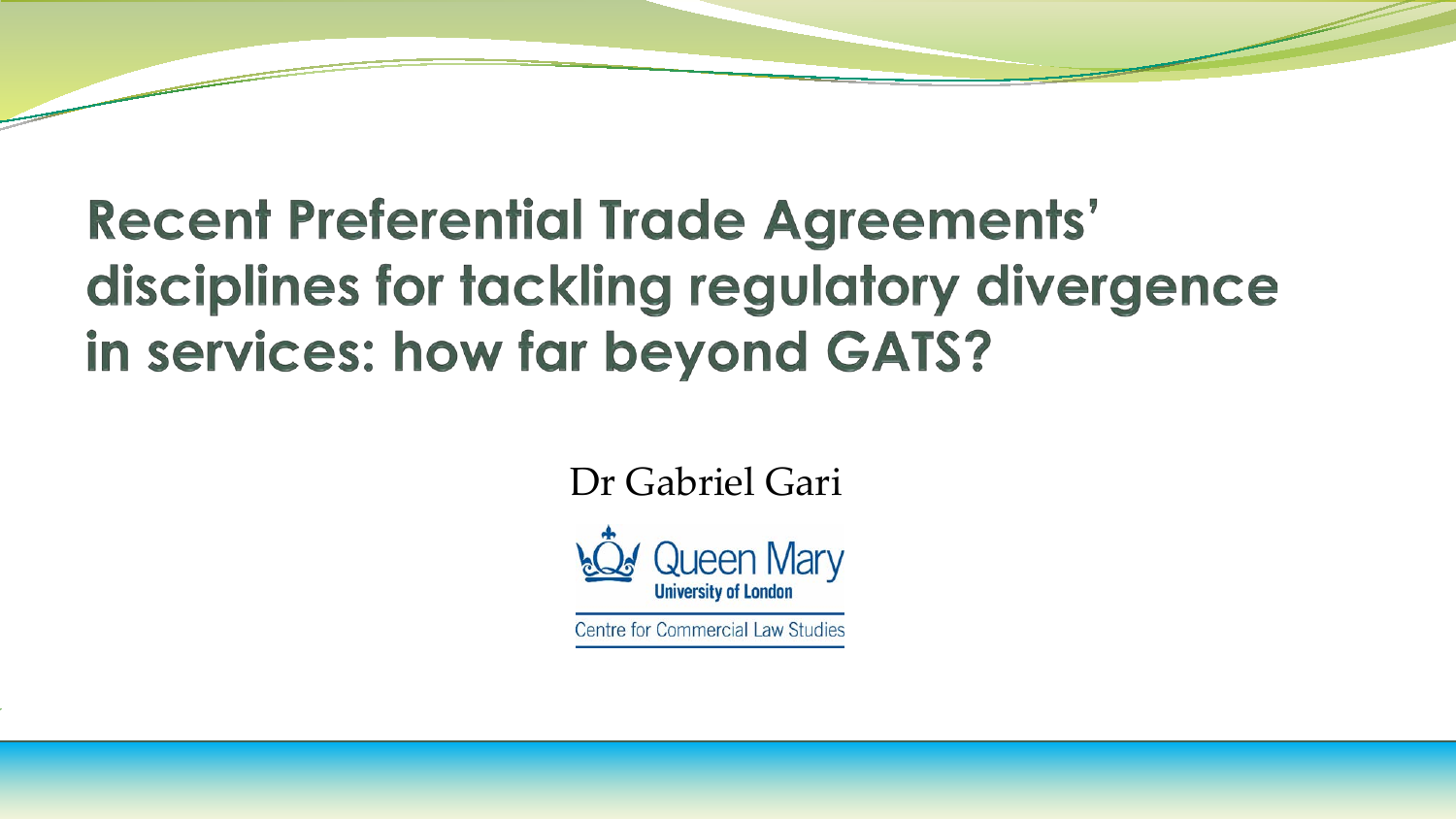### **Regulatory Divergence**

**≻Concept** 

Pure' regulatory heterogeneity of services regulations, i.e. differences that are not in any way attributable to protectionist or anti-competitive goals (Mattoo, 2015)

#### $\triangleright$  Trade costs

- Need to adjust supply to non-discriminatory but different license or qualification requirements, technical standards, etc. raises trade costs
- Problem compounded by the regulatory intensity of services
- Empirical assessment (Kox & Lejour (2005), Schwellnus (2007) Kox & Nordås, (2007) and (2009); Van der Marel, E., and B. Shepherd (2013) and Nordås (2016)

#### **► Policy option**

• How far beyond GATS have PTAs gone in their quest for tackling regulatory divergence on services?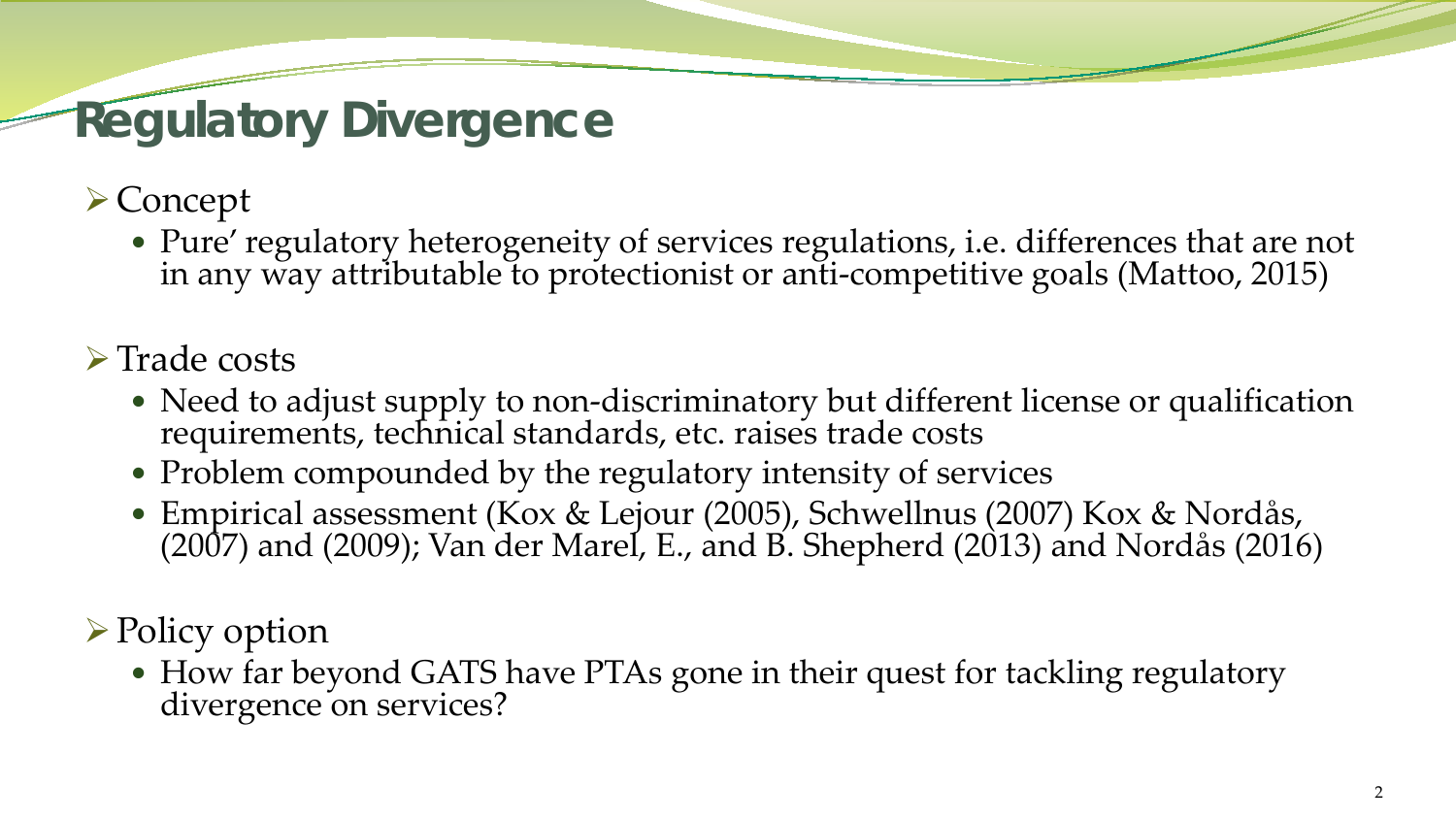### **Tools for Tackling Regulatory Divergence**

- I. Disciplines on transparency
- II. Disciplines on development of measures
	- A. Substantive disciplines for LRs, LPs, QRs, QPs, TSs
	- B. Good regulatory practices
- III. Disciplines on administration of measures
	- A. Authorisation processes
	- B. Administration and review of administrative decisions
- IV. Regulatory Cooperation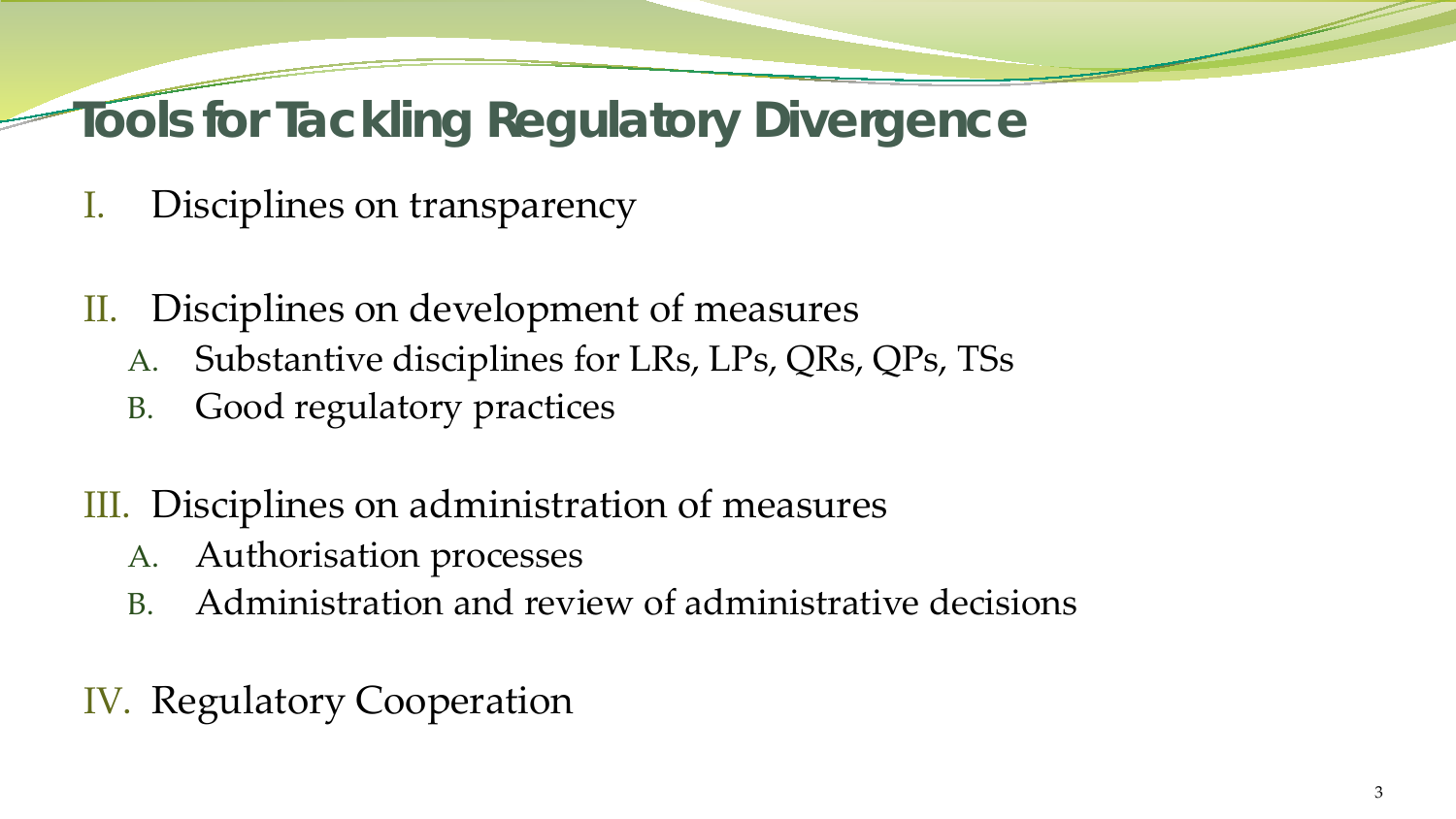#### **Preferential Trade Agreements (PTAs) Examined**

| <b>Parties</b>              | Code                | <b>Parties</b>        | Code           |
|-----------------------------|---------------------|-----------------------|----------------|
| China - Costa Rica          | <b>CHN-CRC</b>      | Japan - Switzerland   | <b>JPN-CHE</b> |
| China - Islandia            | <b>CHN-ISL</b>      | Japan - India         | <b>JPN-IND</b> |
| <b>China - Switzerland</b>  | <b>CHN-CHE</b>      | Japan - Peru          | <b>JPN-PER</b> |
| China - Korea               | <b>CHN-KOR</b>      | Japan - Australia     | <b>JPN-AUS</b> |
| China - Australia           | <b>CHN-AUS</b>      | Japan - Mongolia      | <b>JPN-MNG</b> |
| China - Georgia             | <b>CHN-GEO</b>      | USA - Oman            | USA-OMN        |
| <b>EU - CARIFORUM</b>       | <b>EU-CARIFORUM</b> | USA - Peru            | USA-PER        |
| <b>EU-KOREA</b>             | <b>EU-KOR</b>       | USA - Colombia        | USA-COL        |
| <b>EU-COLOMBIA-PERU</b>     | <b>EU-COL-PER</b>   | USA - Panama          | USA-PAN        |
| <b>EU - Central America</b> | <b>EU-CEN</b>       | USA - Korea           | <b>USA-KOR</b> |
| <b>CETA</b>                 | <b>CETA</b>         | USA - Mexico - Canada | <b>USMCA</b>   |
| <b>EU - Armenia</b>         | EU-ARM              | <b>CPTPP</b>          | <b>CPTPP</b>   |
| EU - Japan                  | <b>EU-JPN</b>       | Australia - Indonesia | <b>AUS-IDN</b> |
| <b>EU - Singapore</b>       | EU-SGP              | Canada - Korea        | <b>CAN-KOR</b> |
| EU - Vietnam                | <b>EU-VNM</b>       |                       |                |
| <b>EU - Mexico</b>          | EU-MX               |                       |                |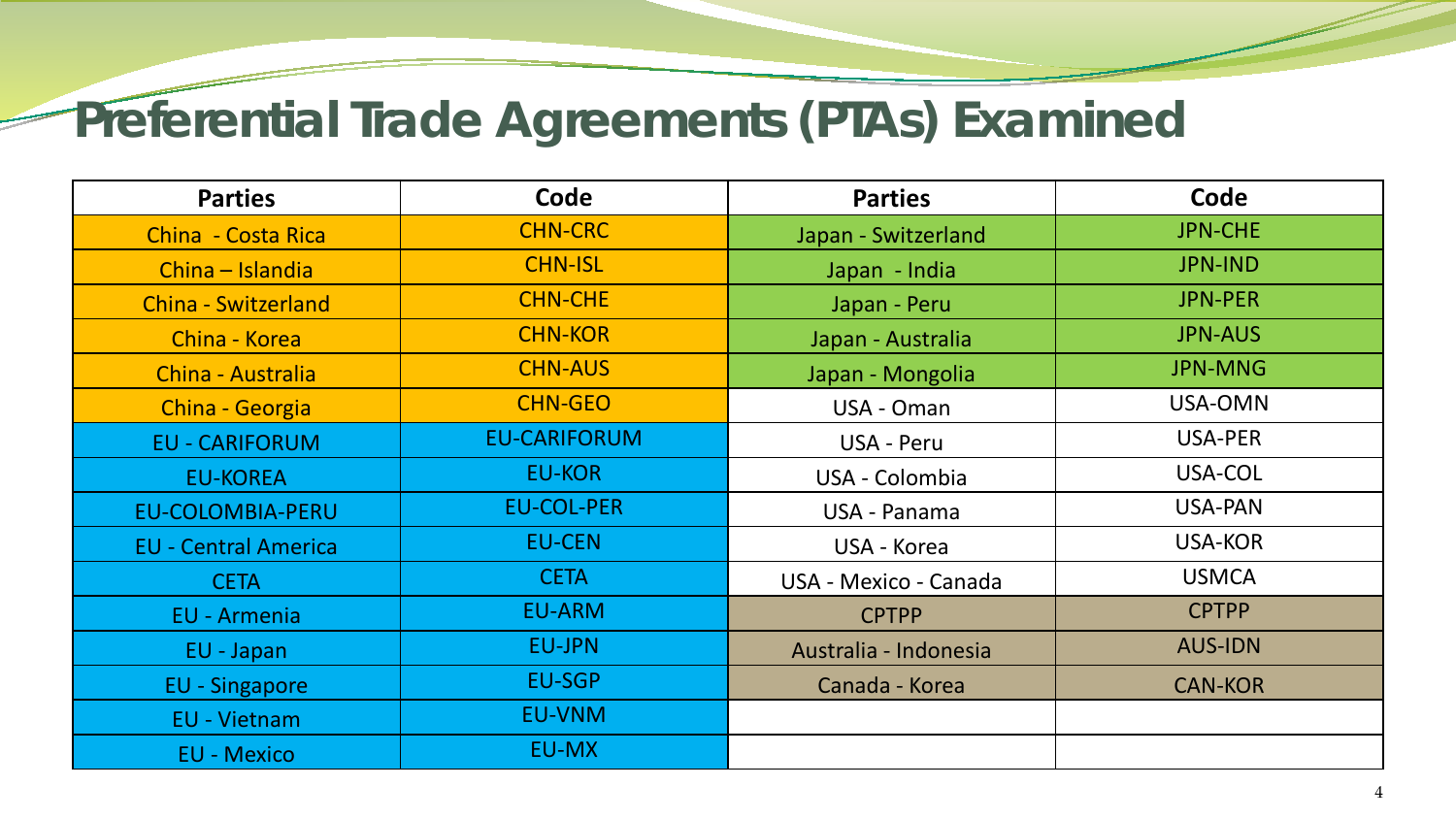## **Aspects of disciplines reviewed**

| <b>Comprehensiveness</b>         |                                                           | Enforceability                                     | <b>Scope of Application</b>                                                                  |  |  |  |  |
|----------------------------------|-----------------------------------------------------------|----------------------------------------------------|----------------------------------------------------------------------------------------------|--|--|--|--|
| Number and extent of disciplines | Hard Language                                             | <b>Soft Language</b>                               | Horizontally ('H')<br>Horizontally, but for to existing                                      |  |  |  |  |
|                                  | 'shall ensure'<br>'shall apply'<br>'shall be based<br>on' | 'shall aim to<br>ensure'<br>'shall<br>endeavour to | non-conforming measure<br>maintained by a Party as set out<br>in their schedules ('H-')      |  |  |  |  |
|                                  | 'shall not in<br>themselves'                              | ensure'<br>'shall<br>encourage'<br>'shall, to the  | In sectors in which the Party has<br>undertaken specific commitments<br>in its PTA Schedule  |  |  |  |  |
|                                  |                                                           | extent<br>practicable'                             | In sectors in which the Party has<br>undertaken specific commitments<br>in its GATS Schedule |  |  |  |  |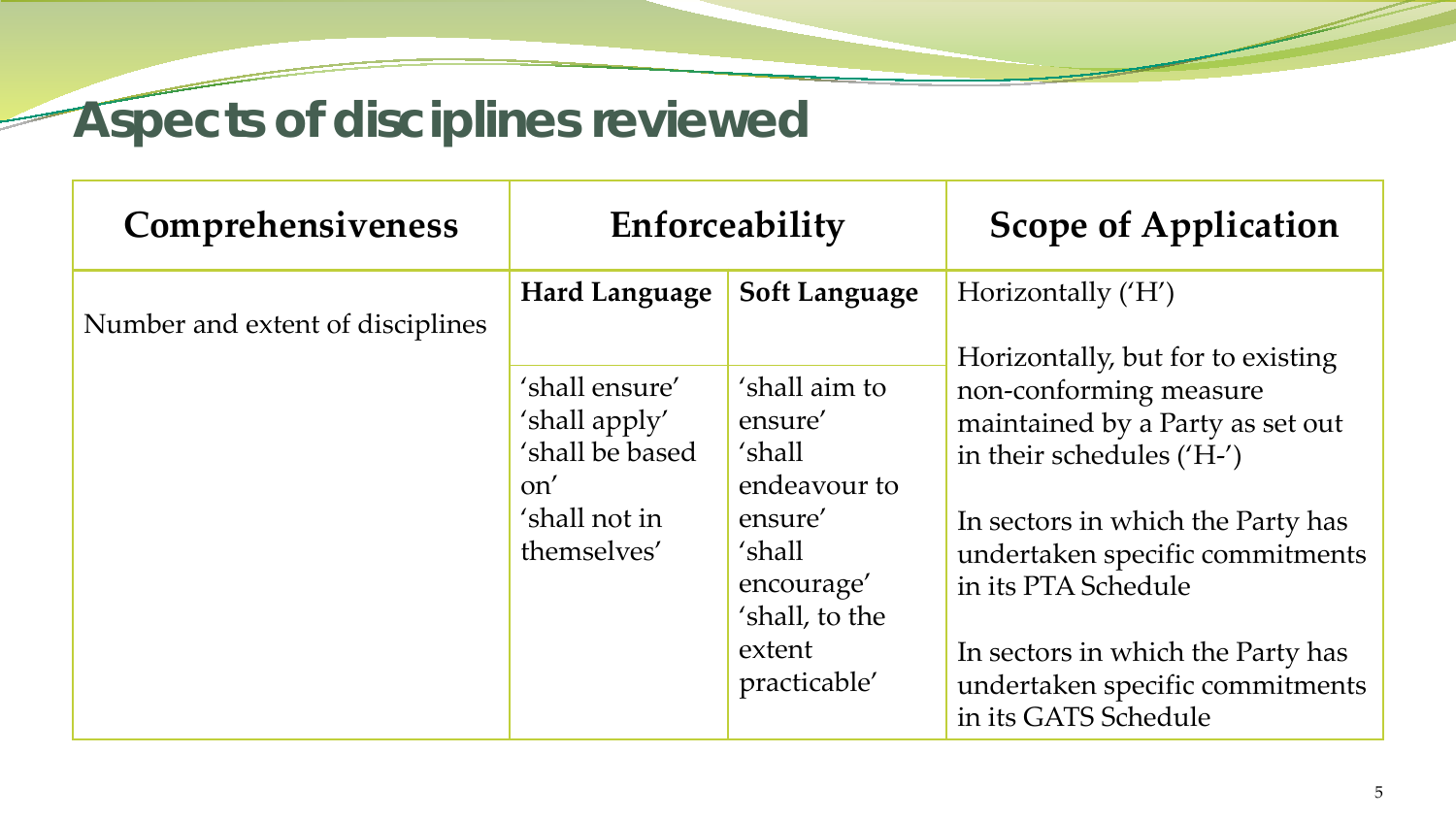# Disciplines on Transparency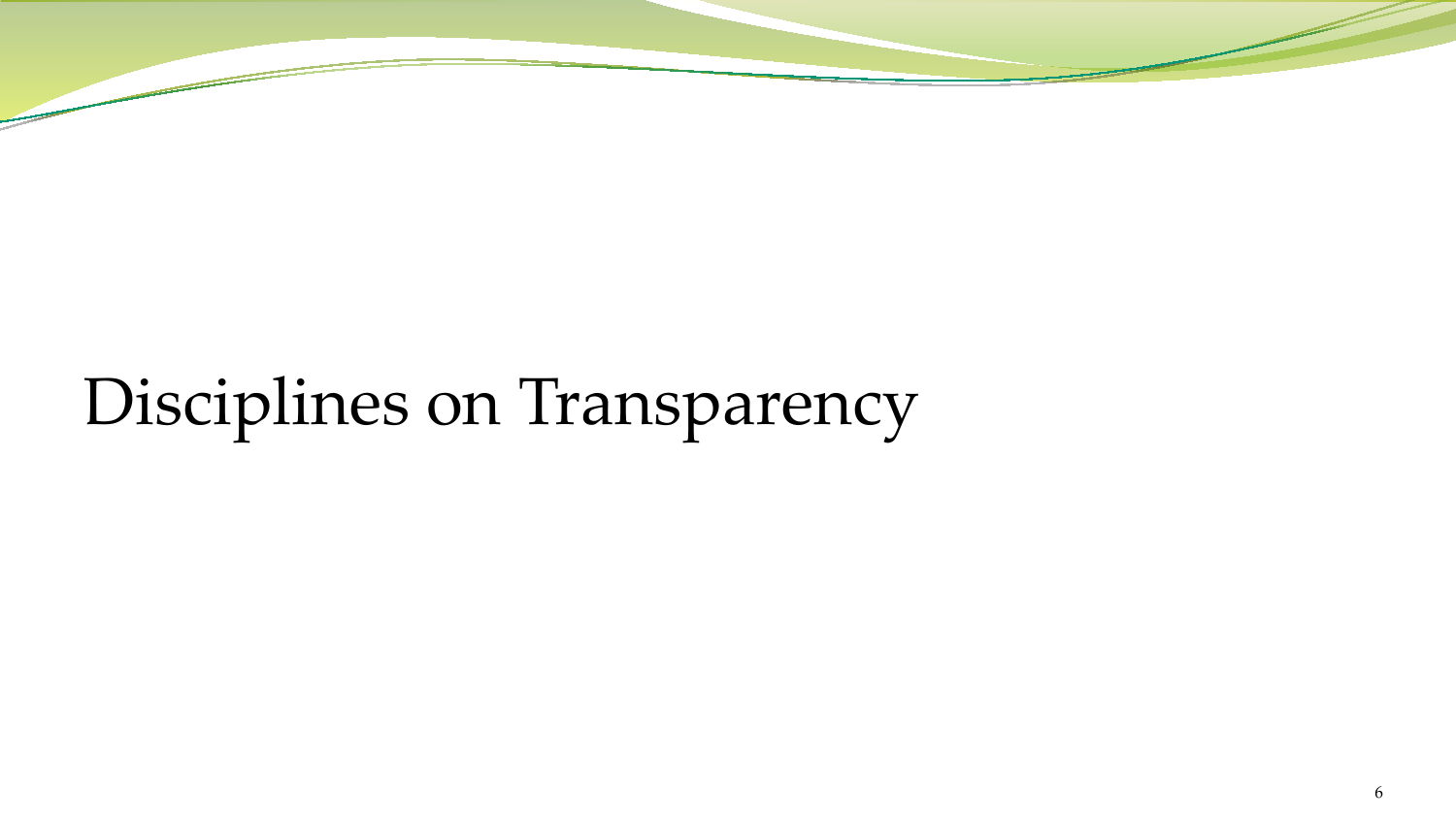# **Disciplines on Transparency**

| <b>Disciplines</b>                                                                                   | <b>PTAs' Chapter</b>                             |
|------------------------------------------------------------------------------------------------------|--------------------------------------------------|
| Duty to publish                                                                                      | <b>Horizontal Provisions</b>                     |
| • Measures of general application                                                                    |                                                  |
| • Licensing criteria                                                                                 | Trade in services<br>$\bullet$                   |
| Duty to consult                                                                                      | <b>Financial Services</b>                        |
| • Duty to publish proposals of laws and regulations (Duty to                                         |                                                  |
| explain their purpose / rationale)<br>• Duty to provide a reasonable opportunity to comment (Duty to | Telecommunications                               |
| consider comments received)                                                                          |                                                  |
| Duty to allow reasonable time between publication and entry into                                     | Movement of Natural                              |
| force                                                                                                | Persons / Temporary Entry<br>of Business Persons |
| Duty to inform                                                                                       |                                                  |
| Duty to notify measures affecting trade in services                                                  | E-commerce / Digital Trade<br>$\bullet$          |
| Duty to respond to inquiries from the other party                                                    |                                                  |
| Duty to establish enquiry points for interested persons                                              |                                                  |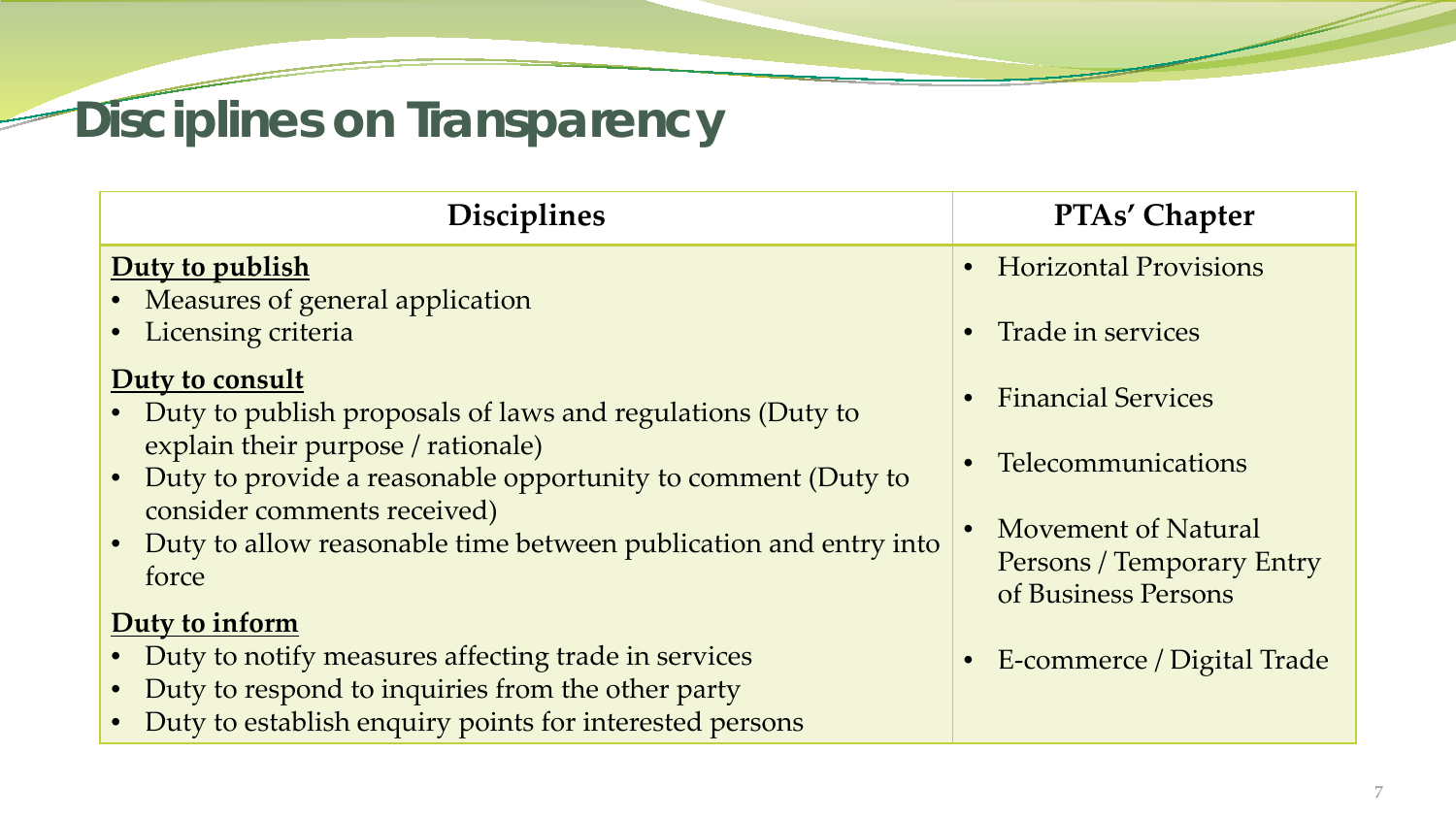#### **Variables' Codes / Results' Codes**

|              | <b>Variables' Codes</b>                                                                                                                                                                                                                     |                | <b>Results' codes</b>                                                           |
|--------------|---------------------------------------------------------------------------------------------------------------------------------------------------------------------------------------------------------------------------------------------|----------------|---------------------------------------------------------------------------------|
| <b>PUBI</b>  | Duty to publish measures of general application                                                                                                                                                                                             |                | No duty                                                                         |
| <b>PUBII</b> | Duty to publish licensing criteria                                                                                                                                                                                                          | S.             | Soft duty                                                                       |
| <b>ADP</b>   | Duty to publish in advance any such measure that it proposes to adopt                                                                                                                                                                       | H              | Hard duty                                                                       |
| <b>OTC</b>   | Duty to provide interested persons and the other Party a reasonable opportunity<br>to comment on such measures                                                                                                                              | $H+$ (PUB I)   | Includes hard duty to explain the<br>purpose of and rationale of the<br>measure |
| <b>REP</b>   | Duty to allow for a reasonable period between publication and entry into force $-$<br>Number                                                                                                                                                | $H+ /S+ (OTC)$ | Includes hard/soft duty to take into<br>account comments received               |
| <b>NOT</b>   | Duty to notify the other Party of any actual or proposed measure that the Party<br>considers might materially affect the operation of this Agreement or otherwise<br>substantially affect the other Party's interests under this Agreement. | $S-(OTC)$      | Duty extends only to the other<br>party (excludes interested persons)           |
| <b>POI</b>   | Duty to provide information and respond to questions from the other party on<br>matters pertaining to any actual or proposed measure that the requesting Party<br>considers might affect the operation of this Agreement                    |                |                                                                                 |
| <b>ENP</b>   | Duty to establish or maintain appropriate mechanisms for responding to<br>enquiries from interested persons regarding its measures of general application<br>which may have an impact on matters covered by this Agreement                  |                |                                                                                 |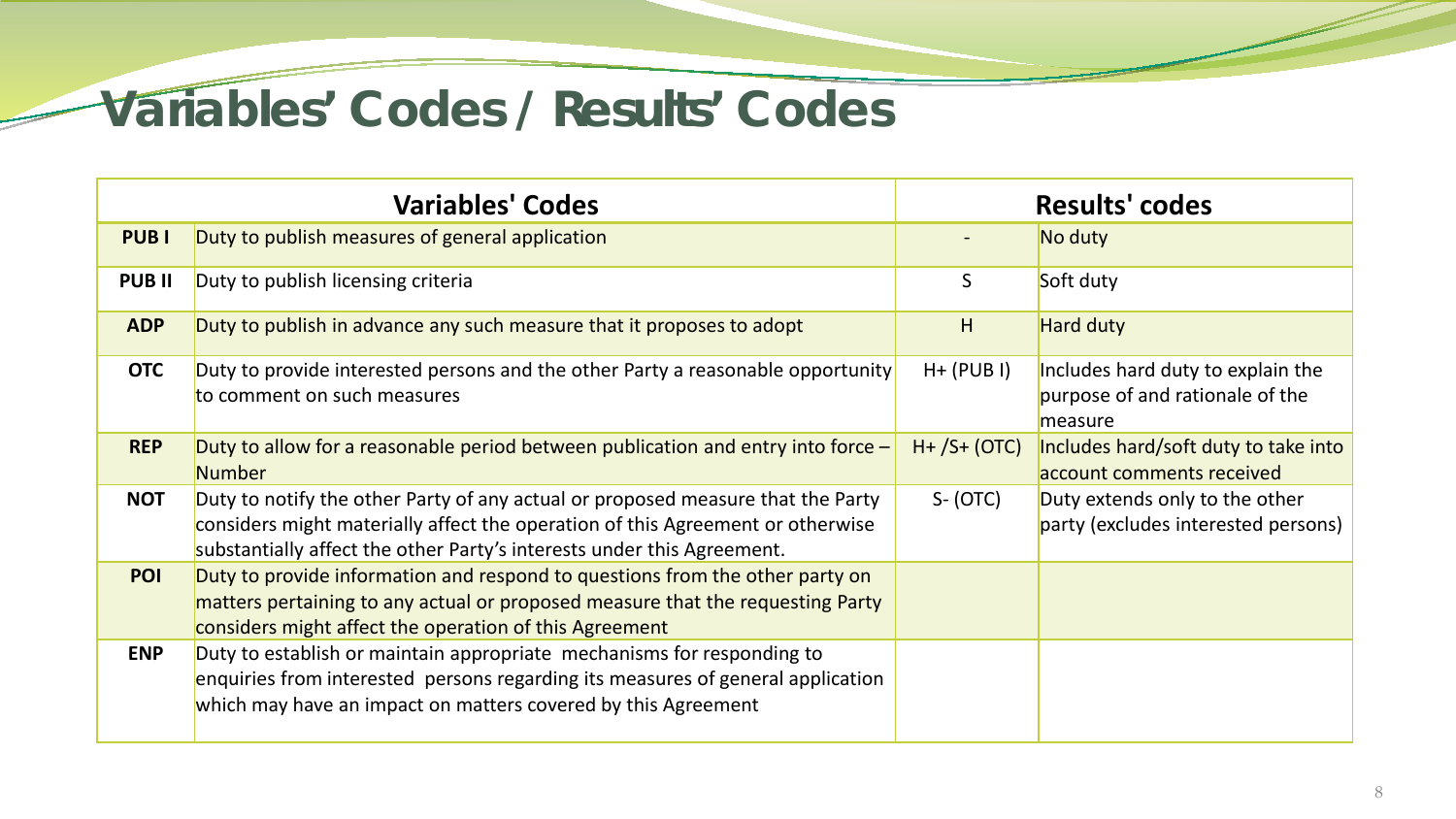# **Disciplines on Transparency**

|             | <b>Duty to<br/>Publish</b> |                          |                                        | <b>Duty to Consult</b> |        | Duty to Inform |     |            |  |
|-------------|----------------------------|--------------------------|----------------------------------------|------------------------|--------|----------------|-----|------------|--|
|             | <b>PUBI</b>                | <b>PUBII</b>             | <b>OTC</b><br><b>ADV</b><br><b>REP</b> |                        |        | <b>NOT</b>     | POI | <b>ENP</b> |  |
| <b>GATS</b> | $\chi$                     | $\overline{\phantom{m}}$ |                                        |                        |        | $\chi$         | X   | $X*$       |  |
| <b>PTAs</b> | X                          | X                        | $\mathbf{X}$                           | $\chi$                 | $\chi$ | $\chi$         | X   | $\chi$     |  |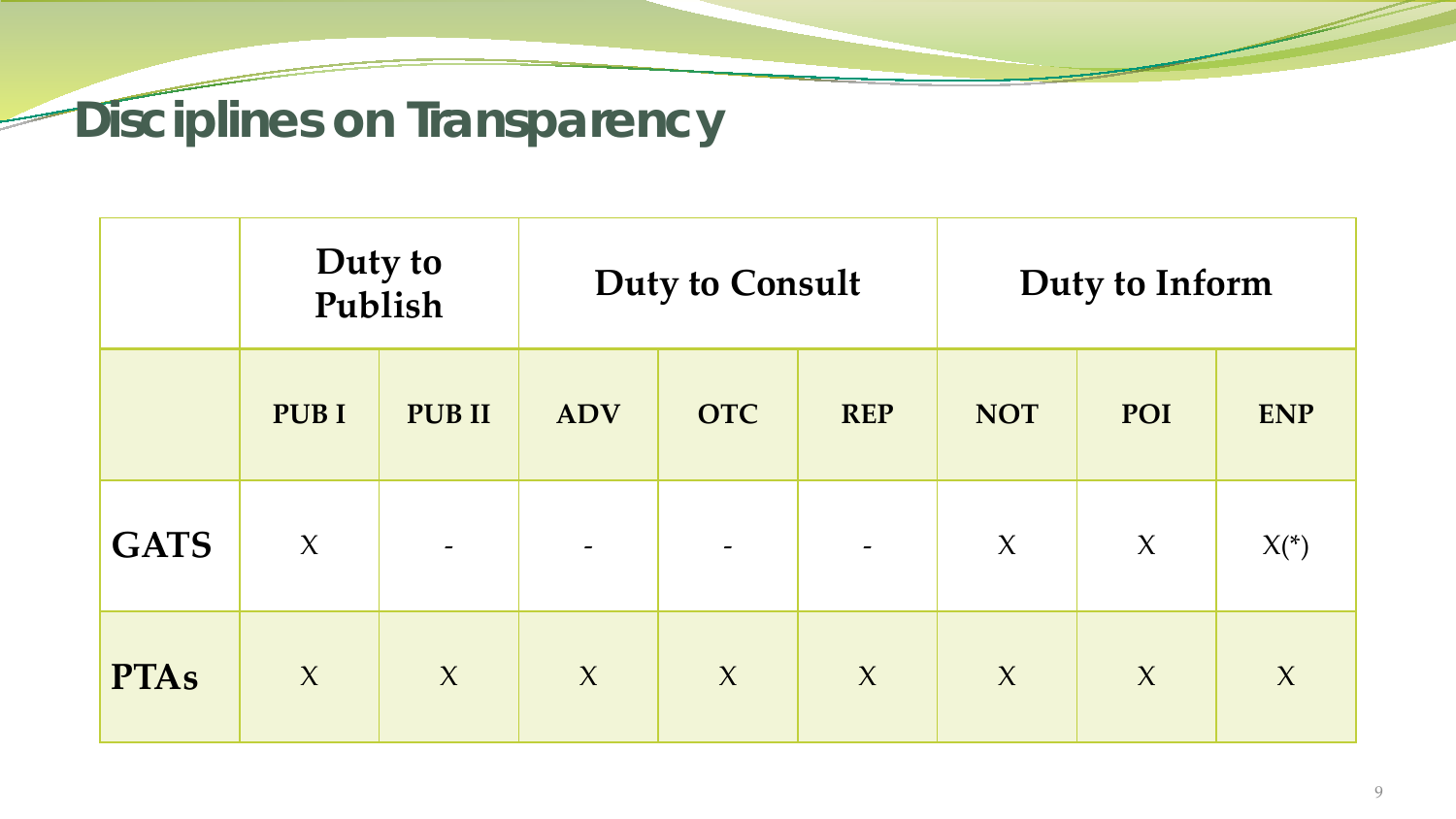#### **Horizontal Provisions**

|                   | <b>PUB I ADPOTCREP NOT POI ENP</b> |                          |                          |              |                          |      |                |                           | <b>PUBI</b> | <b>ADP</b> | <b>OTC</b>               | <b>REP</b>               | <b>NOT</b>               | POI  | <b>ENP</b>               |
|-------------------|------------------------------------|--------------------------|--------------------------|--------------|--------------------------|------|----------------|---------------------------|-------------|------------|--------------------------|--------------------------|--------------------------|------|--------------------------|
| <b>CHN-CRC</b>    | H                                  | S                        | <sub>S</sub>             | $\equiv$     | <sub>S</sub>             | H    | $\equiv$       | <b>JPN-CHE</b>            | H           | $\equiv$   | $\equiv$                 | S.                       | $\equiv$                 | H    |                          |
| <b>CHN-ISL</b>    | H                                  | $\blacksquare$           | $\blacksquare$           | $\equiv$     | $\blacksquare$           | S    | $\equiv$       | <b>JPN-IND</b>            | H           | $\equiv$   | $\overline{\phantom{m}}$ |                          | $\equiv$                 | H    | $\overline{\phantom{m}}$ |
| <b>CHN-CHE</b>    | H                                  | $\equiv$                 | $\overline{\phantom{m}}$ | $\equiv$     | $\overline{\phantom{m}}$ | H    | $\equiv$       | <b>JPN-PER</b>            | H           | $\equiv$   | S                        | S.                       | $\equiv$                 | H    | $\overline{\phantom{m}}$ |
| <b>CHN-KOR</b>    | H                                  | S                        | S.                       | $\equiv$     | S                        | H    | $\equiv$       | <b>IPN-AUS</b>            | H           | Ξ.         | S                        |                          | ۰                        | H    | $\overline{\phantom{m}}$ |
| <b>CHN-AUS</b>    | H                                  | S.                       | S                        |              | S                        | H    | $\blacksquare$ | <b>IPN-</b><br><b>MNG</b> | H           | ۳          | S                        |                          |                          | H    |                          |
| <b>CHN-GEO</b>    | H                                  | $\overline{\phantom{0}}$ |                          |              | S                        | H    | $\equiv$       | USA-<br><b>OMN</b>        | H           | S          | S                        |                          |                          | H    |                          |
| <b>EU-CARIFO</b>  | H                                  | $\overline{\phantom{m}}$ |                          |              | $\equiv$                 | S.   | $\equiv$       | USA-PER                   | H           | S          | S                        |                          | S                        | H    | $\overline{\phantom{a}}$ |
| <b>EU-KOR</b>     | H                                  | S.                       | $H+$                     | H            | $\overline{\phantom{m}}$ | H    | H              | USA-COL                   | H           | S          | S                        | $\overline{\phantom{0}}$ | S                        | H    | $\overline{\phantom{0}}$ |
| <b>EU-COL-PER</b> | H                                  | $\equiv$                 | $S+$                     |              | $\equiv$                 | S    | $\rightarrow$  | USA-PAN                   | H           | S          | S                        | $\qquad \qquad =$        | S                        | H    | $-$                      |
| <b>EU-CEN</b>     | $H+$                               |                          | $S+$                     | S.           |                          | S    |                | USA-<br><b>KOR</b>        | $H+$        | S          | $H+$                     |                          |                          | $H-$ |                          |
| <b>CETA</b>       | H                                  | S.                       | S.                       |              | $\overline{\phantom{a}}$ | S    | $\equiv$       | <b>USMCA</b>              | H           | S          | S                        |                          | $\overline{\phantom{0}}$ | $-$  |                          |
| <b>EU-ARM</b>     | $H+$                               | S                        | $H+$                     | H            | $\equiv$                 | H    | H              | <b>CPTPP</b>              | H           | S          | S                        | S.                       | S                        | H    |                          |
| <b>EU-JPN</b>     | H                                  | $\equiv$                 | $\equiv$                 | <sub>S</sub> | $\equiv$                 | H    | H              | <b>AUS-IDN</b>            | H           | S          | S                        | S                        | S                        | H    |                          |
| <b>EU-SGP</b>     | $H^+$                              | S.                       | $H+$                     | H            |                          | H    | H              | CAN-<br><b>KOR</b>        | H           | S.         | S.                       |                          | S                        | H    |                          |
| <b>EU-VNM</b>     | H                                  | S                        | $H +$                    | H            | $\rightarrow$            | H    | S              |                           |             |            |                          |                          |                          |      |                          |
| <b>EU-MEX</b>     | $H+$                               |                          | $\blacksquare$           | S            |                          | $H-$ | $\sim$         |                           |             |            |                          |                          |                          |      |                          |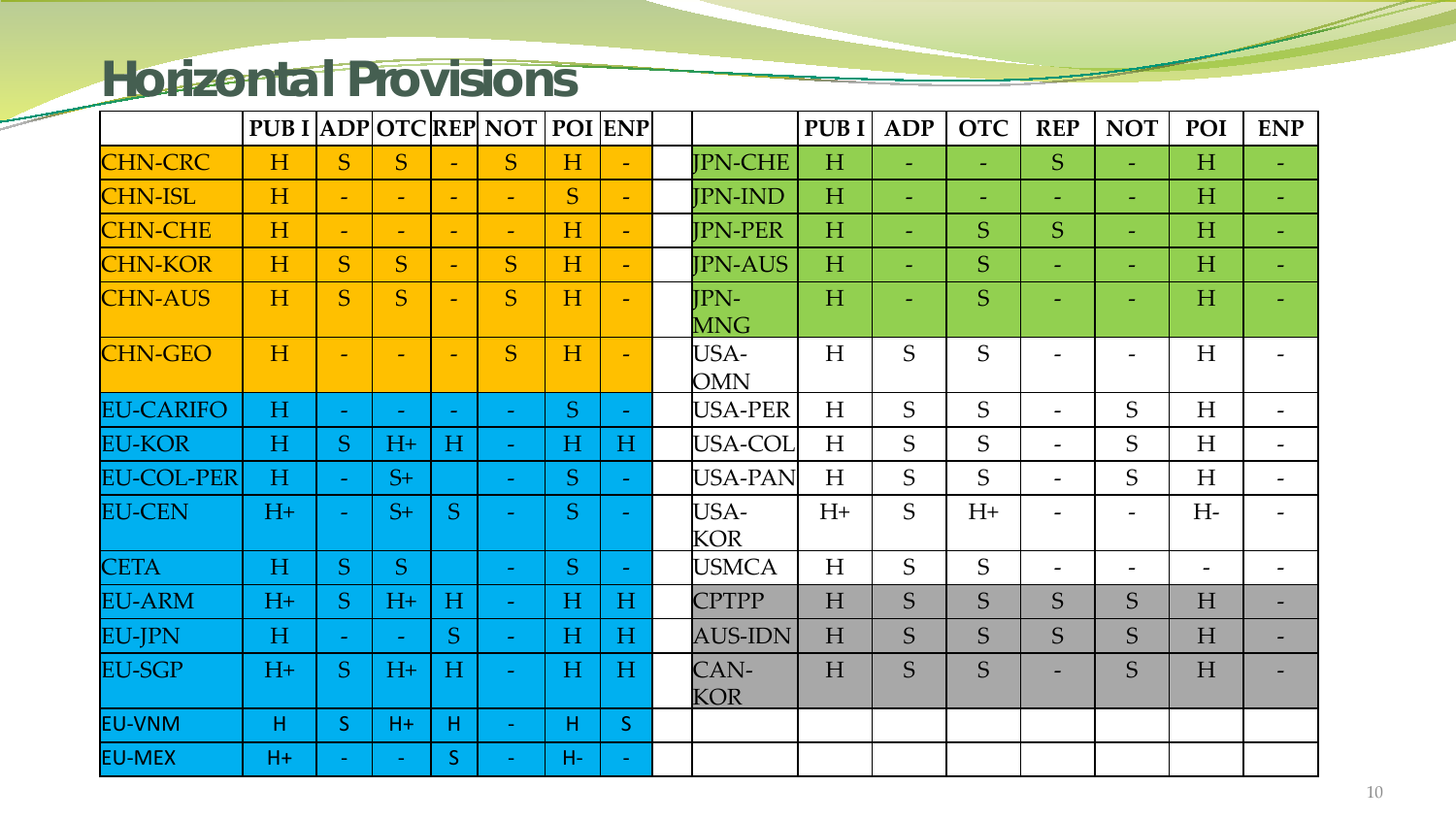## **Other Provisions**

- PUB I
	- $\triangleright$  include 'judicial decisions' that may affect the operation of the Agreement
	- captures measures adopted by central, regional or local governments and non-governmental bodies in the exercise of delegated powers
	- $\triangleright$  explain the purpose of and rationale of the measure
- PUB II: few chapters on services include it. Mostly found in chapters on financial services and telecom
- OTC: duty to make publicly available all relevant comments filed by interested persons and to respond to all significant and relevant issues raised in comments filed
- POI: duty to respond within 30 days following the receipt of the request
- ENP: many chapters on trade in services add duty to establish ENPs for responding to inquiries from interested persons regarding its regulations relating to the subject matter of this Chapter.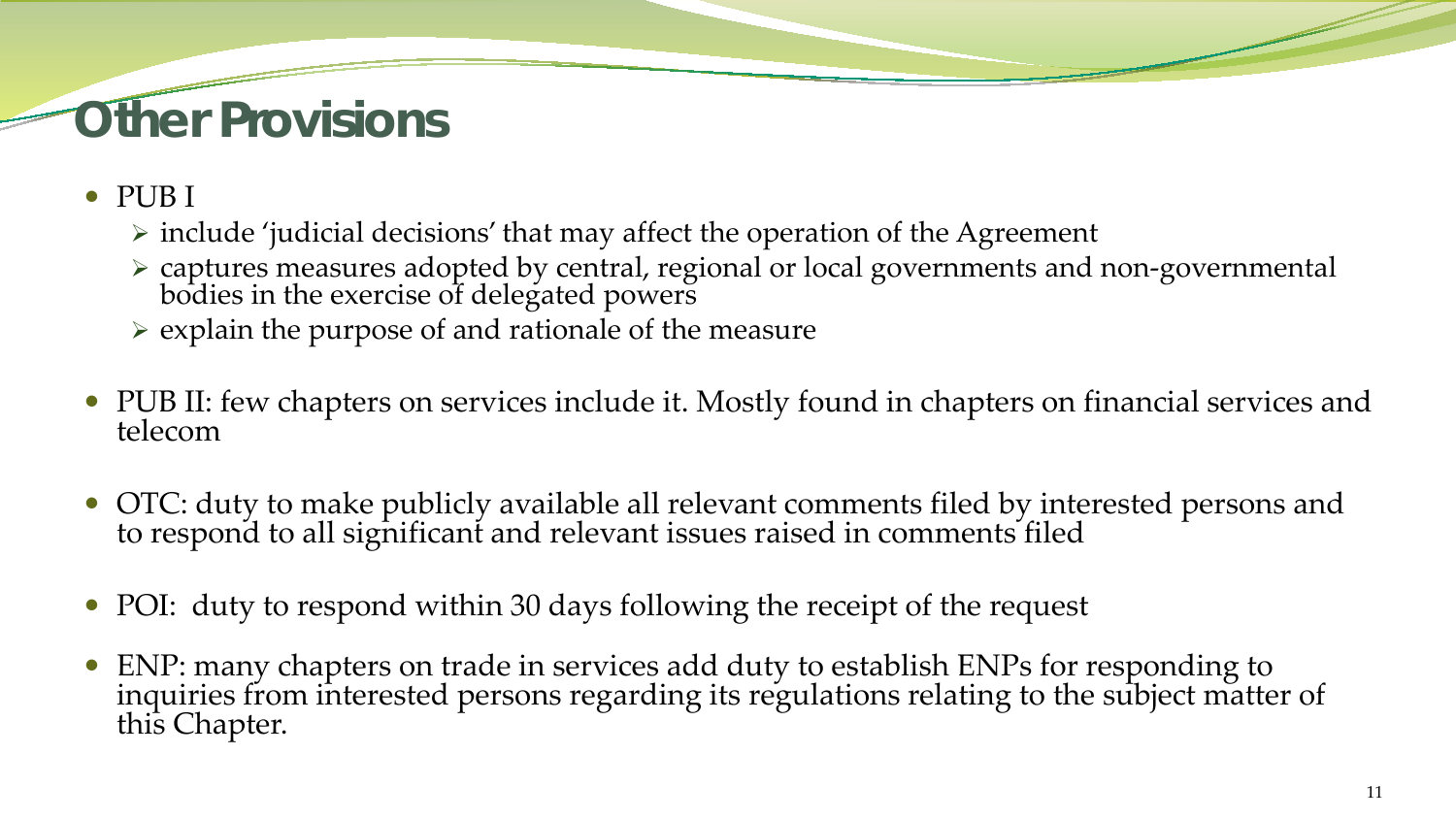### **EU-Armenia PTA**

#### **Article 309 Publication**

1.Each Party shall ensure that measures of general application adopted after the entry into force of this Agreement:

(a) are promptly and readily available via an officially designated medium, including electronic means, in such a manner as to enable any person to become acquainted with them;

(b) clearly state to the extent possible, the objective of and rationale for such measures; and (c) allow for a sufficient period of time between publication and entry into force of such measures, except in duly justified cases.

2.Each Party shall:

(a) endeavour to publish at an early appropriate stage any proposal to adopt or amend any measure of general application, including an explanation of the objective of, and rationale for, the proposal; (b) provide reasonable opportunities for interested persons to comment on any proposal to adopt or amend any measure of general application, allowing, in particular, for sufficient time for such opportunities; and

(c) endeavour to take into consideration the comments received from interested persons with respect to any such proposal.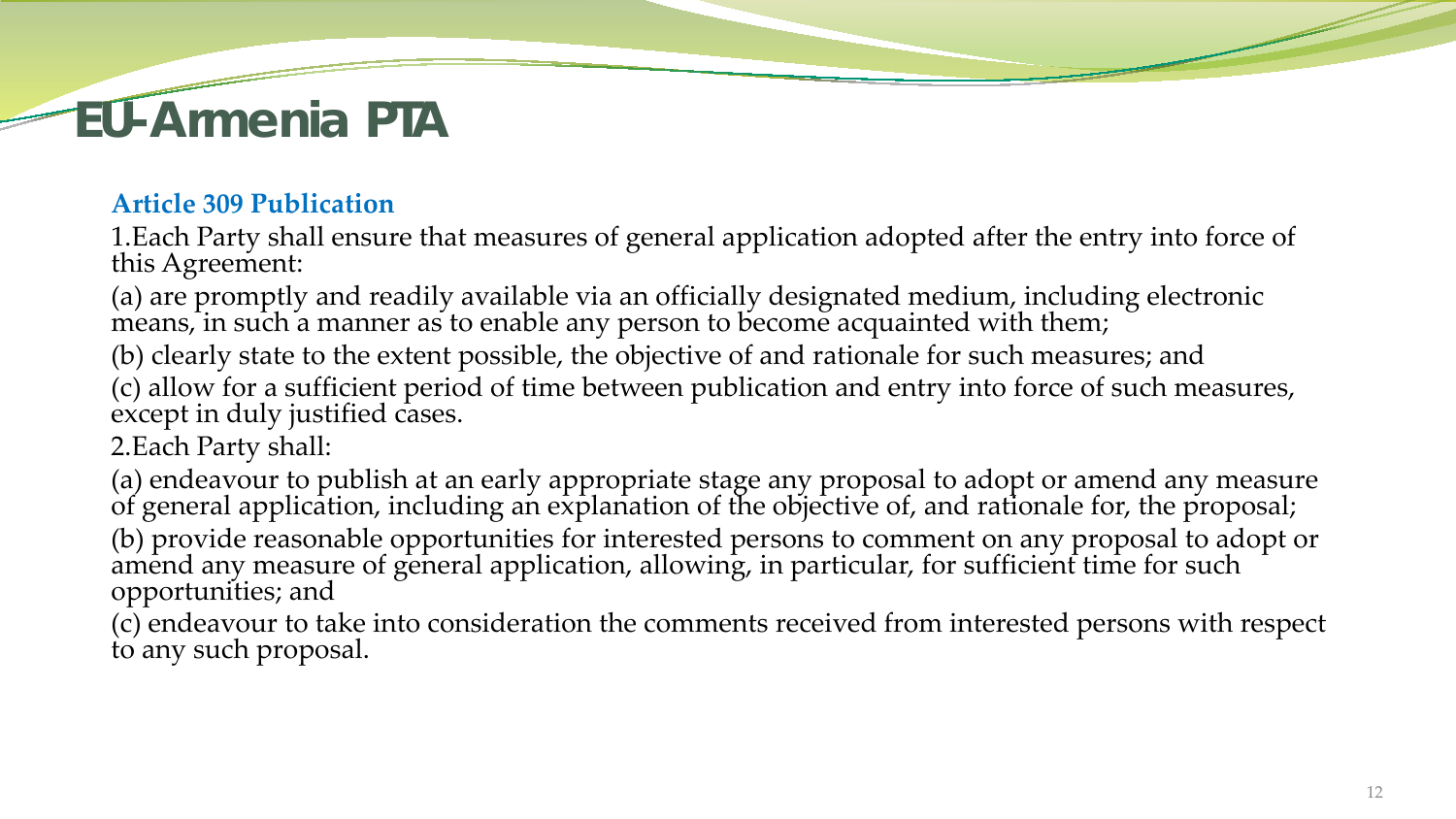## **EU-Armenia PTA (cont')**

#### **Article 310 Enquiry and Contact Points**

1.Each Party shall, upon the entry into force of this Agreement, designate a contact point in order to ensure the effective implementation of this Agreement and to facilitate communication between the Parties on any matter covered by this Agreement.

2.Upon request of a Party, the contact point of the other Party shall identify the body or official responsible for the matter and assist, as necessary, in facilitating communication with the requesting Party.

3.Each Party shall establish or maintain appropriate mechanisms for responding to enquiries from any person regarding any measures of general application which are proposed or in force, including on the application of such measures. Enquiries may be addressed through contact points established under paragraph 1 or any other mechanism, as appropriate, unless a specific mechanism is established in this Agreement.

4.Each Party shall provide for procedures available to persons seeking a solution to problems that have arisen from the application of measures of general application under this Agreement. Those procedures shall be without prejudice to any appeal or review procedures which the Parties establish or maintain under this Agreement. They shall also be without prejudice to the Parties' rights and obligations under Chapter 13.

5.The Parties recognise that the response provided pursuant to this Article may not be definitive or legally binding but for information purposes only, unless otherwise provided for in their respective laws and regulations.

6.Upon request of a Party, the other Party shall without undue delay provide information and respond to questions pertaining to any measure of general application or any proposal to adopt or amend any measure of general application that the requesting Party considers might affect the operation of this Agreement, regardless of whether the requesting Party has been previously notified of that measure.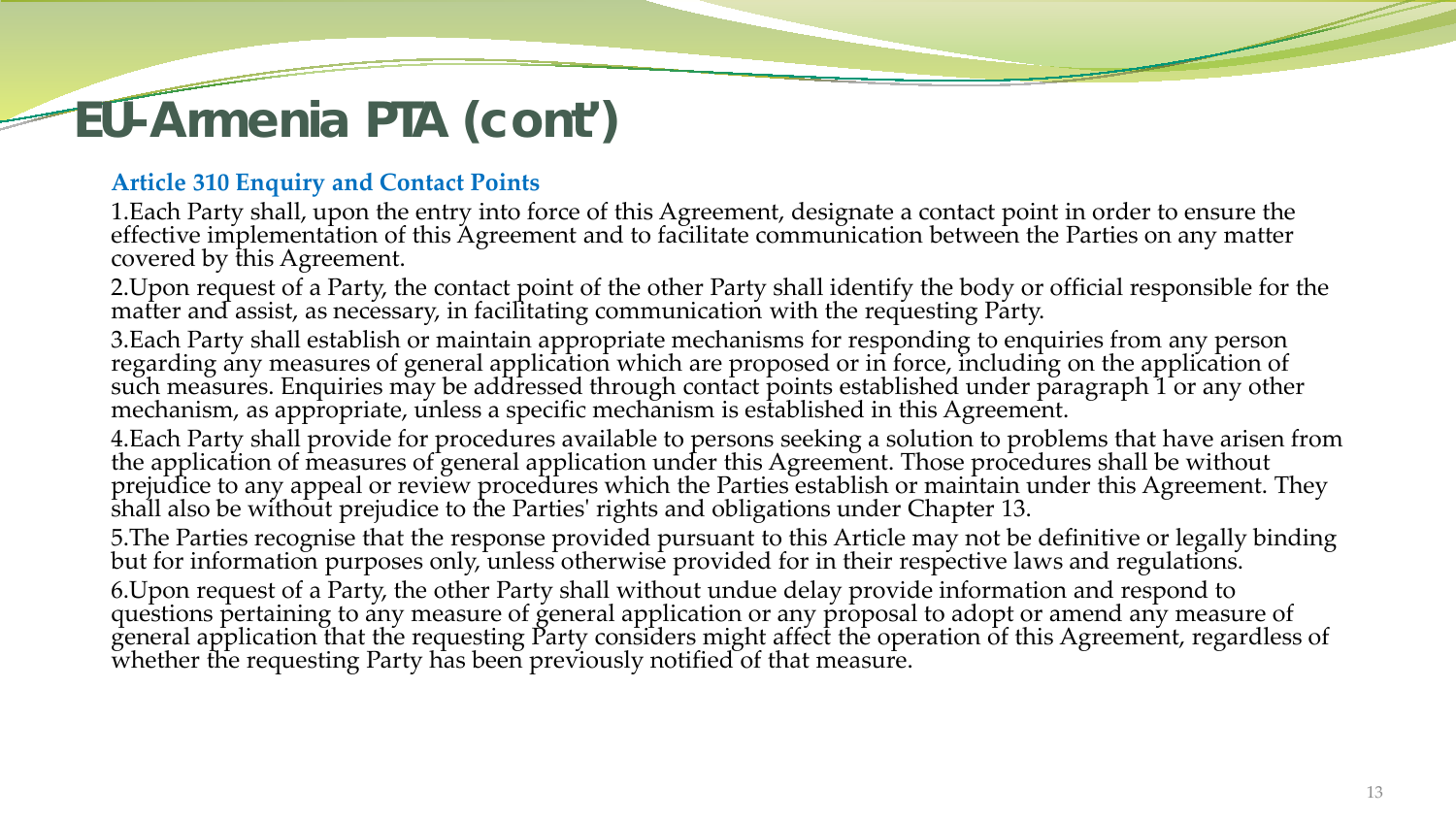# Disciplines on Development of Measures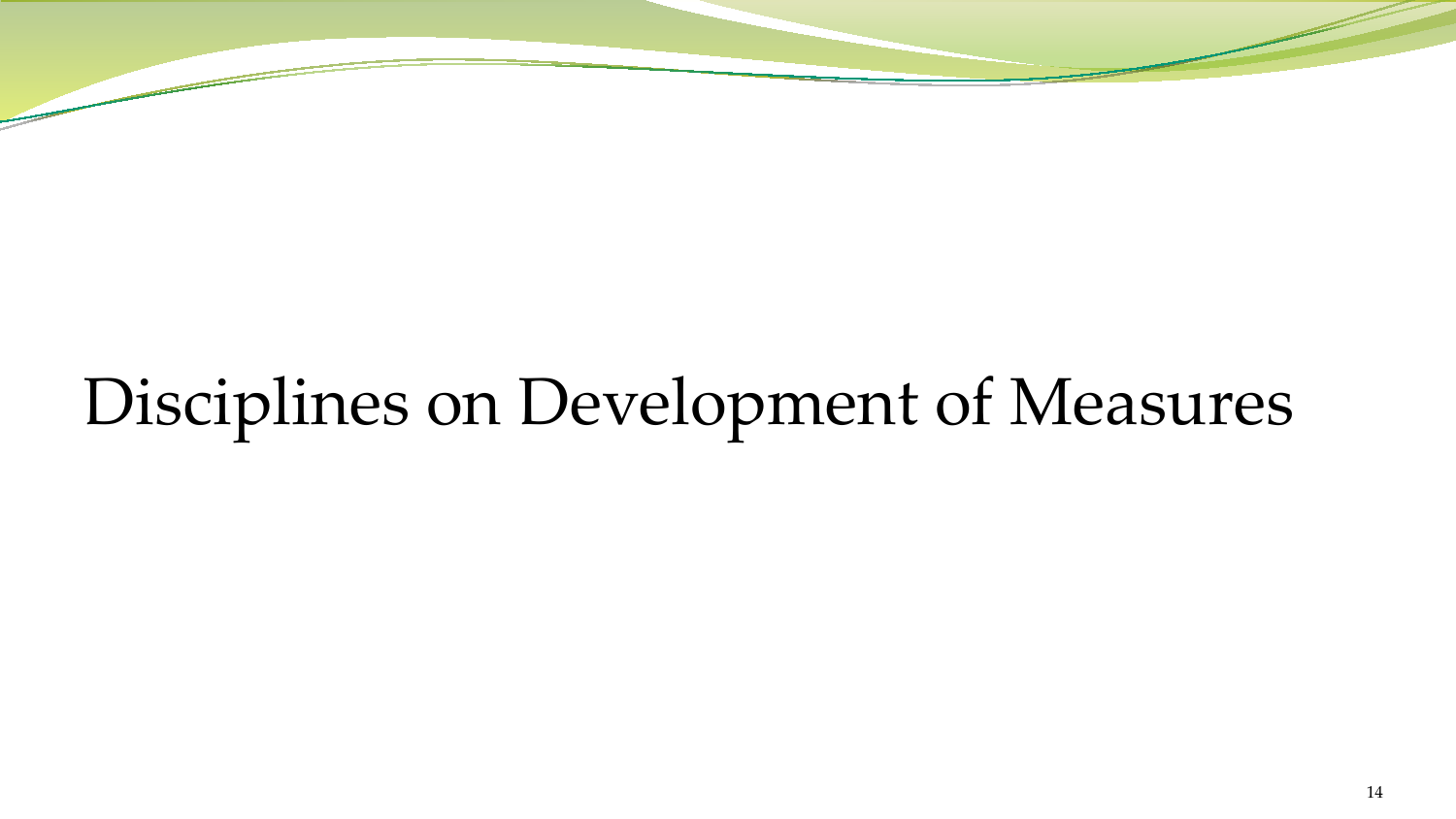#### **Includes final disciplines on development of measures?**

| <b>YES</b>                                                                                                                                                                                                                                             | <b>NO</b><br>(BUT TEMPORARY OBG PENDING<br><b>CONCLUSION VI.4</b><br>NEGOTIATIONS)                          | <b>NO</b>                                              |
|--------------------------------------------------------------------------------------------------------------------------------------------------------------------------------------------------------------------------------------------------------|-------------------------------------------------------------------------------------------------------------|--------------------------------------------------------|
| CHN-CRC CHN-CHE<br><b>CETA</b><br>EU-KOR<br>EU-ARM<br>EU-JPN<br>EU-SGP<br>EU-VNM EU-<br><b>MEX</b><br><b>IPN-CHE IPN-PER</b><br><b>IPN-AUS IPN-MNG</b><br><b>USA-OMN USA-PER</b><br>USA-COL USA-PAN<br>USA-KOR USMCA<br><b>CPTPP</b><br><b>AUS-IDN</b> | <b>CHN-ISL</b><br><b>CHN-KOR</b><br><b>CHN-AUS</b><br><b>CHN-GEO</b><br><b>EU-COL-PER</b><br><b>JPN-IND</b> | <b>EU-CARIFORUM</b><br><b>EU-CEN</b><br><b>CAN-KOR</b> |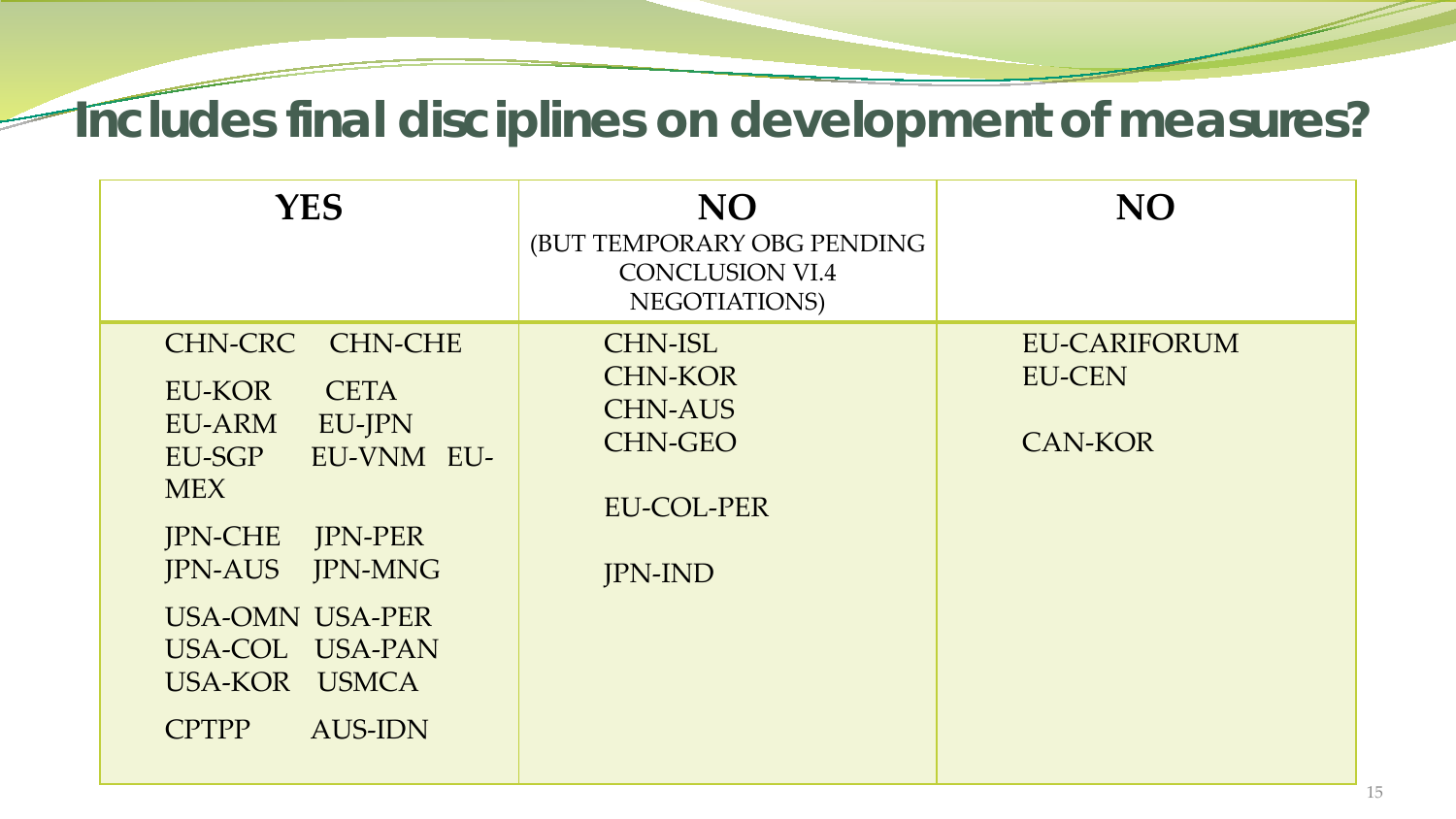

| <b>IDS</b> | Includes final disciplines on development of<br>measures                                                                        | <b>LPR</b> | In the case of licensing procedures, not in<br>themselves a restriction on the supply of the service                              |
|------------|---------------------------------------------------------------------------------------------------------------------------------|------------|-----------------------------------------------------------------------------------------------------------------------------------|
| <b>TNI</b> | Pending the adoption of disciplines, temporary<br>obligation not to apply LRs, QRs and TSs, that N<br>or I specific commitments | <b>OCR</b> | <b>Other Criteria</b>                                                                                                             |
| <b>ENF</b> | Enforceability                                                                                                                  | <b>RIS</b> | Relevance of international standards                                                                                              |
| <b>MCV</b> | <b>Measures Covered</b>                                                                                                         | <b>SCO</b> | Scope of application                                                                                                              |
| <b>DEF</b> | Includes definition of measures                                                                                                 | <b>DTR</b> | Duty to review results of GATS VI:4 negotiations<br>with a view to bring them into effect, as<br>appropriate, under the agreement |
| O&T        | Based on objective and transparent criteria, such<br>as competence and the ability to supply the<br>service                     |            |                                                                                                                                   |
| <b>NEC</b> | Not more burdensome than necessary to ensure<br>the quality of the service                                                      |            | 16                                                                                                                                |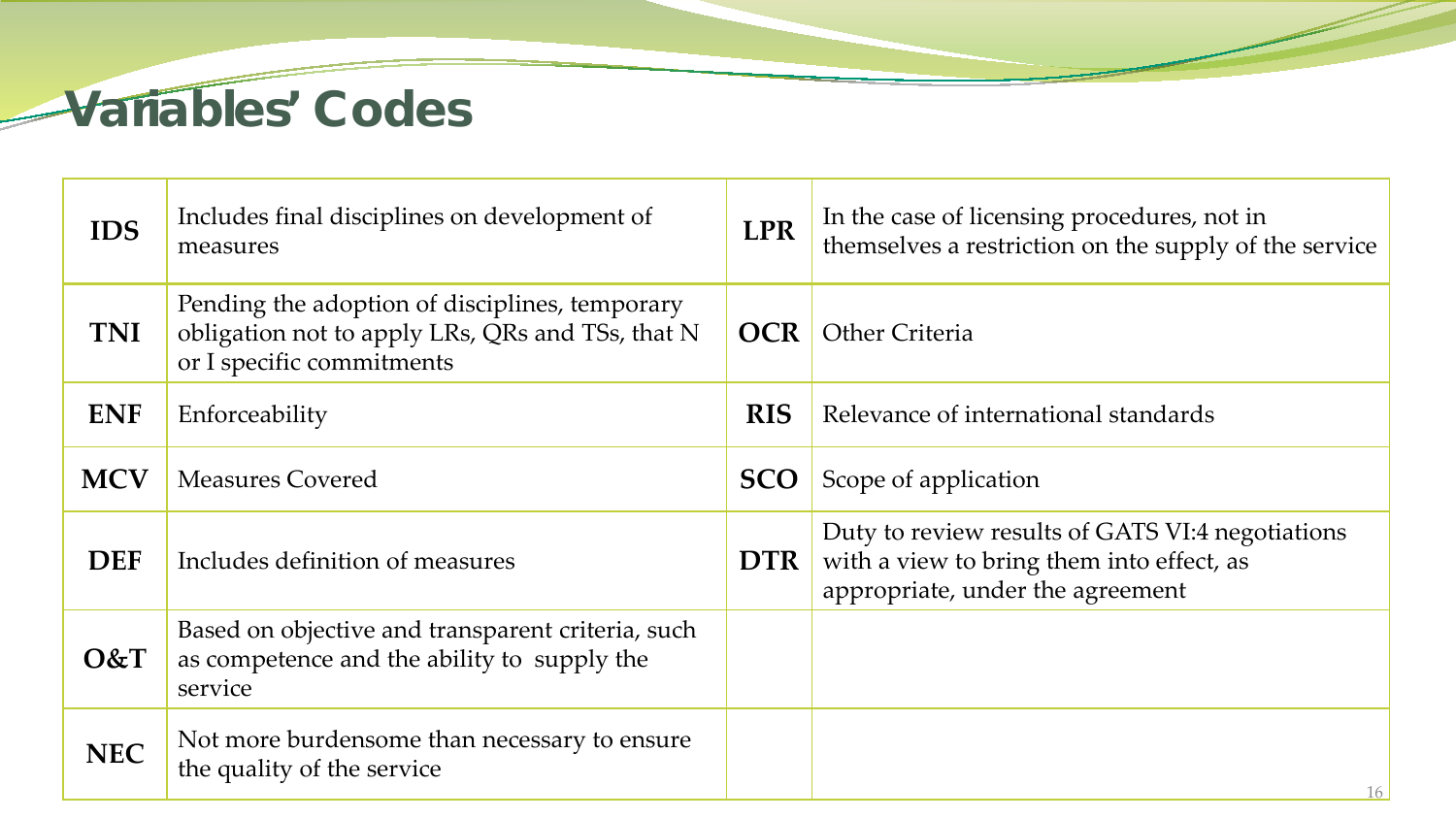### **Disciplines on development of measures**

|                     | <b>IDS</b> | <b>TNI</b>               | <b>ENF</b>     | <b>MCV</b>               | <b>DEF</b>     | <b>0&amp;T</b>           | <b>NEC</b>               | <b>LPR</b>               | <b>OCR</b>               | <b>RIS</b>               | <b>SCO</b>               | <b>DTR</b>     |
|---------------------|------------|--------------------------|----------------|--------------------------|----------------|--------------------------|--------------------------|--------------------------|--------------------------|--------------------------|--------------------------|----------------|
| <b>CHN-CRC</b>      | Y          | $\blacksquare$           | S              | LQT                      | N <sub>1</sub> | Y                        | Y                        | Y                        | N                        | N                        | <b>HR</b>                | Y              |
| <b>CHN-ISL</b>      | N          | Y                        | $\equiv$       | $\overline{\phantom{a}}$ | N <sub>1</sub> | $\blacksquare$           | $\blacksquare$           | $\overline{\phantom{m}}$ | $\blacksquare$           | Y                        | $\blacksquare$           | $\mathbf{Y}$   |
| <b>CHN-CHE</b>      | Y          | $\equiv$                 | H/S            | LQT                      | N              | Y                        | Y                        | Y                        | N                        | Y                        | <b>HR</b>                | N.             |
| <b>CHN-KOR</b>      | N          | Y                        | $\equiv$       | $\equiv$                 | N <sub>1</sub> | $\overline{\phantom{m}}$ | $\overline{\phantom{m}}$ | $\overline{\phantom{a}}$ | $\overline{\phantom{a}}$ | Y                        | $\equiv$                 | Y              |
| <b>CHN-AUS</b>      | N          | Ÿ                        | $\blacksquare$ | $\overline{\phantom{a}}$ | N              | $\overline{\phantom{m}}$ | $\overline{\phantom{a}}$ | $\overline{\phantom{a}}$ | $\overline{\phantom{a}}$ | Y                        | $\overline{\phantom{m}}$ | Y              |
| <b>CHN-GEO</b>      | N          | Y                        | $\blacksquare$ | $\overline{\phantom{a}}$ | Y              | $\overline{\phantom{m}}$ | $\overline{\phantom{m}}$ | $\blacksquare$           | $\blacksquare$           | Y                        | $\blacksquare$           | Y              |
| <b>EU-CARIFORUM</b> | N          | N                        | $\blacksquare$ | $\overline{\phantom{m}}$ | $\sim$         | $\blacksquare$           | $\overline{\phantom{m}}$ | ٠                        | $\blacksquare$           | $\blacksquare$           | ۰.                       | N              |
| <b>EU-KOR</b>       | Y          | $\sim$                   | S              | <b>LQT</b>               | N              | Y                        | N                        | Y                        | N                        | N <sub>1</sub>           | <b>HR</b>                | Y              |
| <b>EU-COL-PER</b>   | N.         | Y                        | $\sim$         | $\equiv$                 | N              | $\rightarrow$            | $\overline{\phantom{a}}$ | $\overline{\phantom{a}}$ | $\equiv$                 | Y                        | $\equiv$                 | Y              |
| <b>EU-CEN</b>       | N          | N                        | $\blacksquare$ | $\overline{\phantom{m}}$ | $\sim$         | $\blacksquare$           | $\overline{\phantom{m}}$ | ۰.                       | $\blacksquare$           | $\overline{\phantom{m}}$ | $\blacksquare$           | N              |
| <b>CETA</b>         | Y          | $\sim$                   | H              | LQ                       | Y              | Y                        | N                        | Y                        | Y                        | N                        | HR-                      | N <sub>1</sub> |
| <b>EU-ARM</b>       | Y          | $\blacksquare$           | H              | <b>LQ</b>                | Y              | $\overline{Y}$           | N                        | N.                       | Y                        | N                        | <b>SS</b>                | N <sub>1</sub> |
| <b>EU-JPN</b>       | Y          |                          | H/S            | LQ/T                     | N              | Y                        | N                        | Y                        | Y                        | N <sub>1</sub>           | HR-                      | N <sub>1</sub> |
| <b>EU-SGP</b>       | Y          |                          | H              | LQ                       | Y              | $\mathbf{Y}$             | N                        | Y                        | Ÿ                        | N                        | <b>SS</b>                | N <sub>1</sub> |
| <b>EU-VNM</b>       | Y          | $\sim$                   | H              | LQ                       | Y              | Y                        | N                        | Y                        | Y                        | N                        | <b>SS</b>                | N <sub>1</sub> |
| <b>EU-MEX</b>       | Y          | $\overline{\phantom{m}}$ | H/S            | LQ/T                     | N.             | Y                        | N                        | N                        | Y                        | N <sub>1</sub>           | <b>SS</b>                | Y              |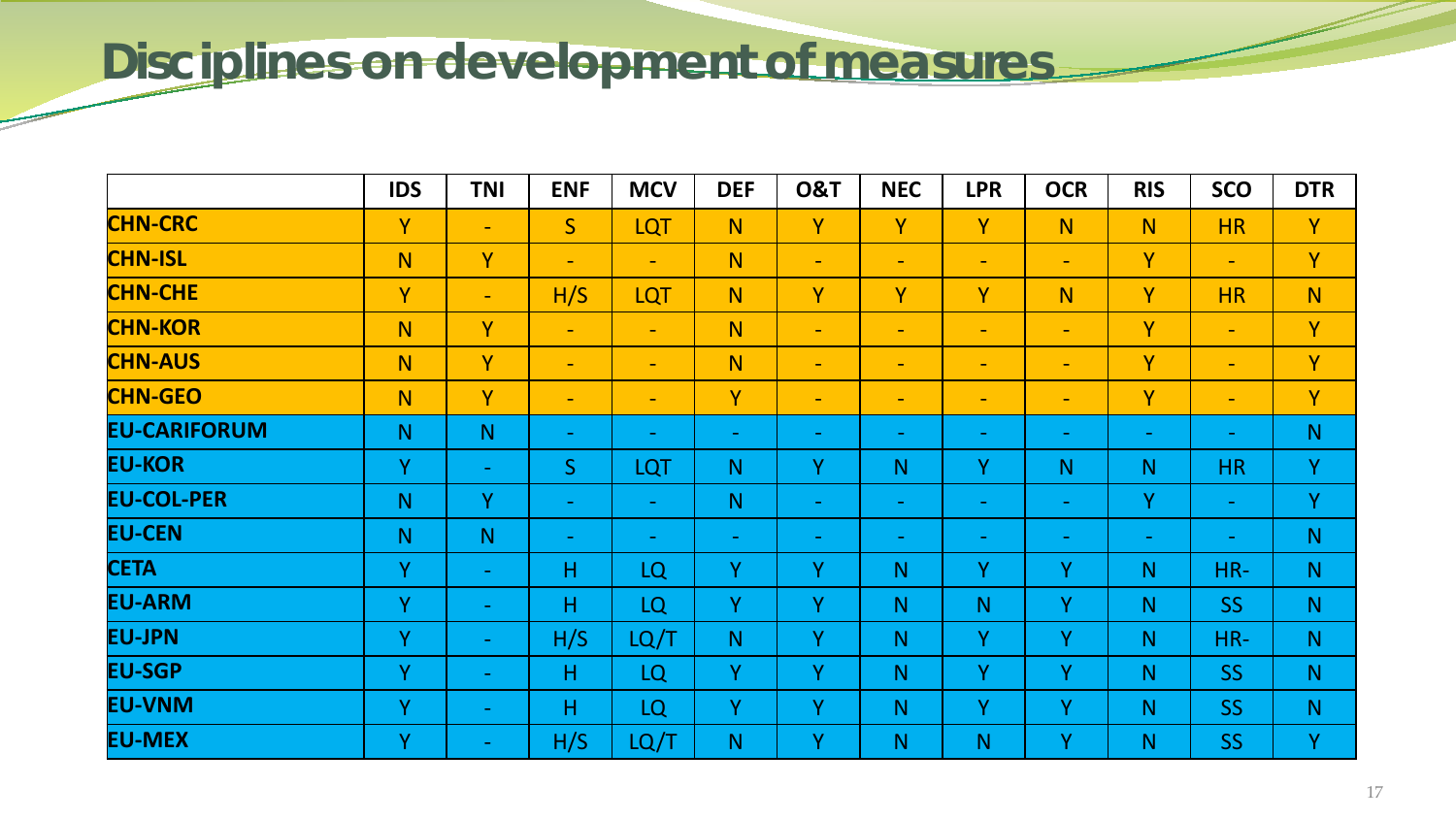### **Disciplines on development of measures**

|                | <b>IDS</b>     | <b>TNI</b>               | <b>ENF</b>     | <b>MCV</b>    | <b>DEF</b>     | <b>0&amp;T</b>           | <b>NEC</b>              | <b>LPR</b>     | <b>OCR</b>               | <b>RIS</b>               | <b>SCO</b>                 | <b>DTR</b>     |
|----------------|----------------|--------------------------|----------------|---------------|----------------|--------------------------|-------------------------|----------------|--------------------------|--------------------------|----------------------------|----------------|
|                |                |                          |                |               |                |                          |                         |                |                          |                          |                            |                |
| <b>JPN-CHE</b> | Ÿ              | $\overline{\phantom{0}}$ | H              | LQT           | $\mathsf{N}$   | Y                        | Y                       | Ÿ              | Y                        | Y                        | SS<br>(GATS)               | Y              |
| <b>JPN-IND</b> | N.             | Y                        | $\equiv$       | $\rightarrow$ | N              | $\overline{\phantom{0}}$ | ٠                       | ٠              | $\overline{\phantom{0}}$ | $\overline{\phantom{0}}$ | $\blacksquare$             | Y              |
| <b>JPN-PER</b> | Ÿ              | $\overline{\phantom{0}}$ | H              | LQT           | N              | Y                        | Y                       | Y              | N                        | N                        | SS<br>(GATS)/<br><b>HR</b> | Y              |
| <b>JPN-AUS</b> | Ÿ              | $\equiv$                 | S              | <b>LQTA</b>   | N              | Y                        | Ÿ                       | $\overline{Y}$ | N                        | N                        | <b>HR</b>                  | $\overline{Y}$ |
| <b>JPN-MNG</b> | Ÿ              | $\blacksquare$           | H              | <b>LQTA</b>   | N <sub>1</sub> | Y                        | $\overline{\mathbf{Y}}$ | Y              | N                        | N                        | <b>HR</b>                  | N              |
| USA-OMN        | Y              | $\overline{\phantom{0}}$ | $\mathsf{S}$   | LQT           | N              | Y                        | Y                       | Y              | $\mathsf{N}$             | $\mathsf{N}$             | <b>HR</b>                  | Y              |
| USA-PER        | Y              | $\overline{\phantom{0}}$ | $\mathsf{S}$   | LQT           | N              | Y                        | Y                       | Y              | $\mathsf{N}$             | $\mathsf{N}$             | <b>HR</b>                  | Y              |
| USA-COL        | Y              | $\overline{\phantom{0}}$ | $\mathsf{S}$   | LQT           | N              | Y                        | Y                       | Y              | $\mathsf{N}$             | $\mathsf{N}$             | <b>HR</b>                  | Y              |
| USA-PAN        | Y              | $\overline{\phantom{0}}$ | $\mathsf{S}$   | LQT           | N              | Y                        | Y                       | Y              | $\mathsf{N}$             | $\mathsf{N}$             | <b>HR</b>                  | Y              |
| <b>USA-KOR</b> | Y              | $\overline{\phantom{0}}$ | $\mathsf{S}$   | LQT           | N              | Y                        | $\mathsf{N}$            | Y              | N                        | $\mathsf{N}$             | <b>HR</b>                  | Y              |
| <b>USMCA</b>   | Y              | $\blacksquare$           | H/S            | LQ/T          | N              | Y                        | $\mathsf{N}$            | N              | Y                        | $\mathsf{N}$             | HR-                        | N              |
| <b>CPTPP</b>   | Y              | $\overline{\phantom{0}}$ | S              | LQT           | N              | Y                        | N                       | Y              | N                        | Y                        | HR-                        | Y              |
| <b>AUS-IDN</b> | Y              | $\overline{\phantom{0}}$ | S              | <b>LQT</b>    | N              | Y                        | N                       | Y              | N                        | Y                        | <b>HR</b>                  | Y              |
| <b>CAN-KOR</b> | N <sub>1</sub> | N                        | $\blacksquare$ |               | N              | $\blacksquare$           | ٠                       | $\blacksquare$ | $\blacksquare$           | $\overline{\phantom{0}}$ | $\blacksquare$             | Y              |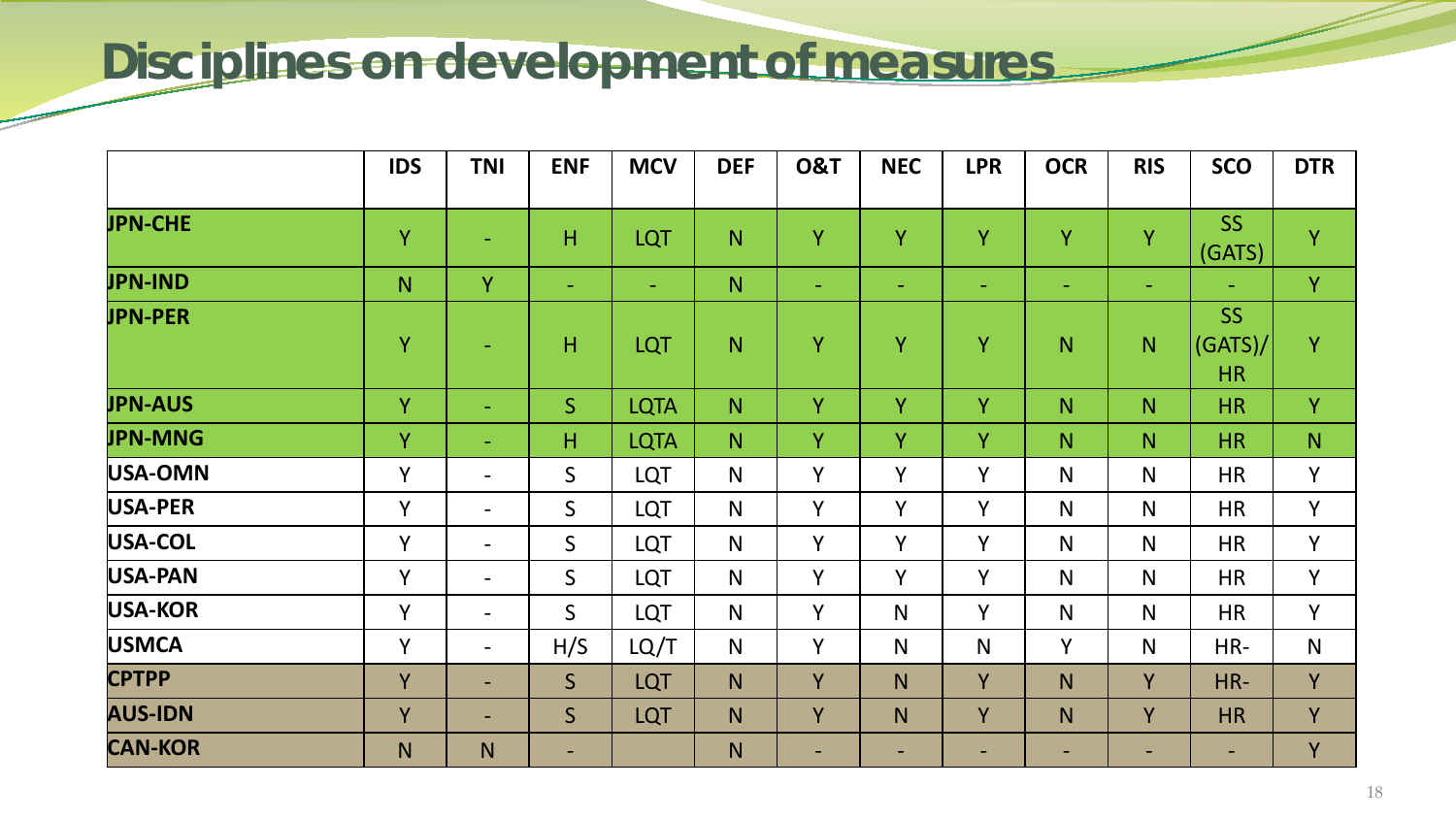**Examples of 'other' criteria:**

- $\triangle$  Clarity and unambiguity
- Simplicity and reasonability
- **≻Publicly accessible**
- $\triangleright$  Established in advance
- $\triangleright$  Proportionate to a public policy objective
- $\triangleright$  Relevant to the supply of the service
- Impartiality and adequacy of procedures (to enable applicants to demonstrate whether they meet the requirements)
- Non –discriminatory between men and women? (Not found any)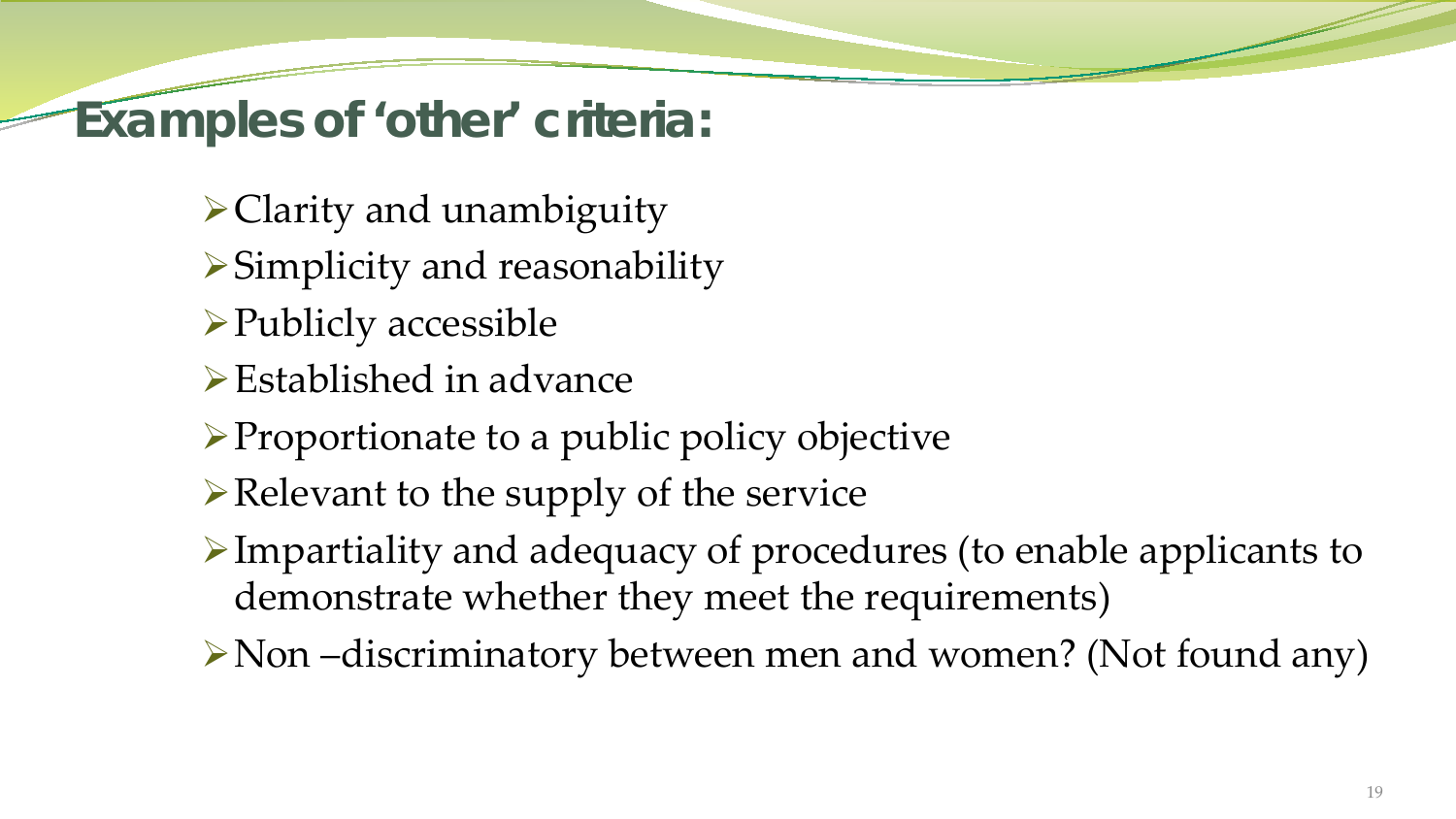### **Role of international standards as benchmarks?**

| <b>CHN-CHE</b><br><b>IPN-CHE</b><br><b>CPTPP</b><br><b>AUS-IDN</b> | In determining whether a Party is in conformity with the obligation under paragraph 3,<br>account shall be taken of international standards of relevant international organisations15<br>applied by that Party."<br>"Relevant international organisations" refers to international bodies whose membership is |  |  |  |  |  |  |
|--------------------------------------------------------------------|---------------------------------------------------------------------------------------------------------------------------------------------------------------------------------------------------------------------------------------------------------------------------------------------------------------|--|--|--|--|--|--|
|                                                                    | open to the relevant bodies of both Parties.                                                                                                                                                                                                                                                                  |  |  |  |  |  |  |
| <b>IPN-CHE</b><br><b>Annex DR</b>                                  | The Parties shall exchange views in the Joint Committee or in relevant Sub-Committees or                                                                                                                                                                                                                      |  |  |  |  |  |  |
|                                                                    | ad hoc working groups that may be established pursuant to Article 148, as necessary, on                                                                                                                                                                                                                       |  |  |  |  |  |  |
|                                                                    | work relating to service standards conducted at an international level. Where a Party                                                                                                                                                                                                                         |  |  |  |  |  |  |
|                                                                    | prepares, adopts or applies standard-related measures for which relevant international                                                                                                                                                                                                                        |  |  |  |  |  |  |
|                                                                    | standards exist, the Party shall use them, or the relevant parts of them, as a basis for its                                                                                                                                                                                                                  |  |  |  |  |  |  |
|                                                                    | technical regulations, except where such standards would be an ineffective or                                                                                                                                                                                                                                 |  |  |  |  |  |  |
|                                                                    | inappropriate means to fulfil its legitimate policy objectives, for instance, because of                                                                                                                                                                                                                      |  |  |  |  |  |  |
|                                                                    | fundamental climatic, geographical, technological or infrastructural factors.                                                                                                                                                                                                                                 |  |  |  |  |  |  |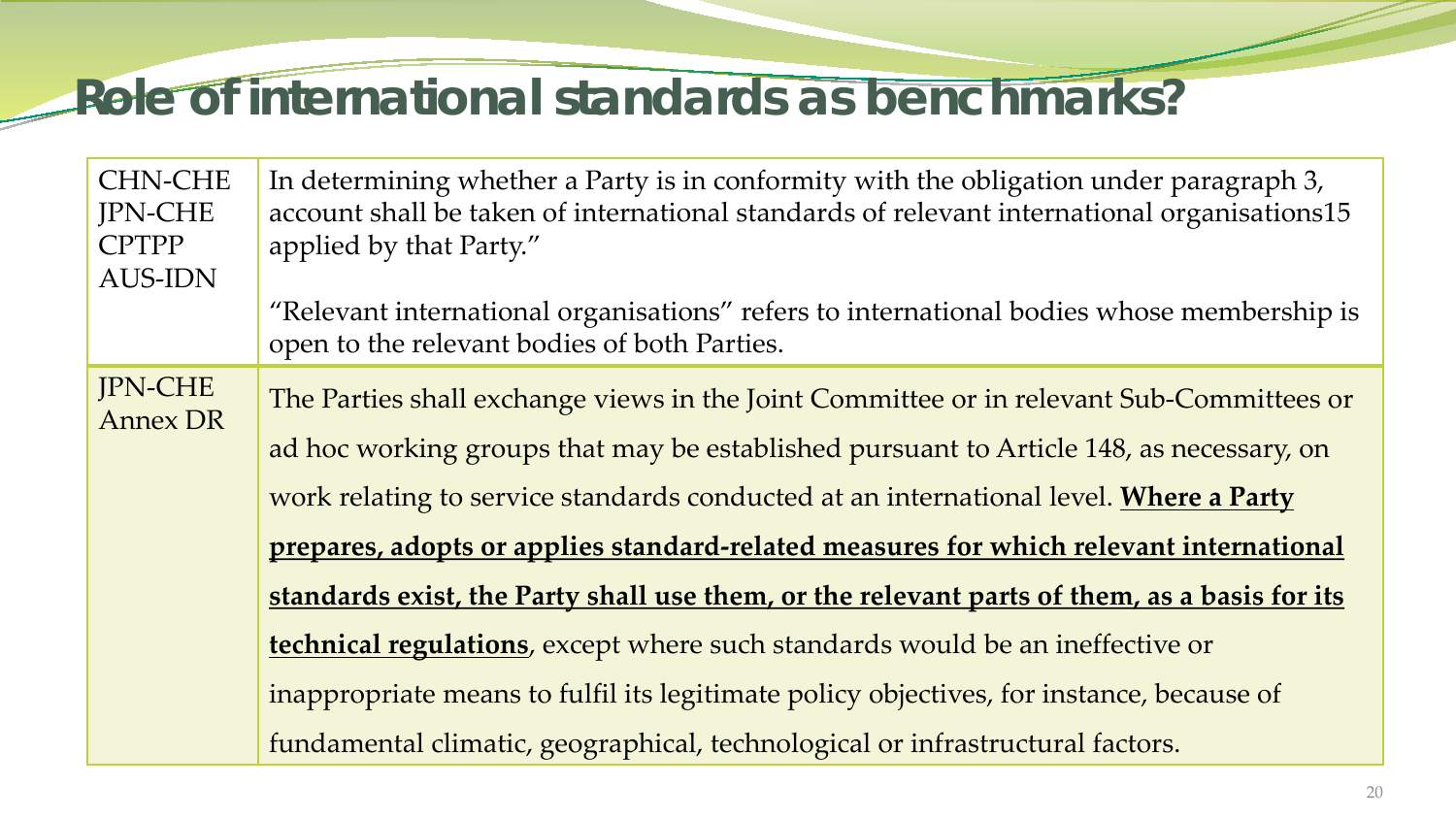

| Includes<br>disciplines          | Hard language  | <b>Necessity test</b> | Applies<br>horizontally | <b>Covers LQTA</b> |
|----------------------------------|----------------|-----------------------|-------------------------|--------------------|
| CHN-CRC CHN-                     | <b>CHN-CHE</b> | <b>CHN-CHE</b>        | <b>CHN-CHE</b>          | <b>JPN-MNG</b>     |
| <b>CHE</b>                       | <b>CETA</b>    | <b>JPN-CHE</b>        | <b>JPN-MNG</b>          |                    |
|                                  | <b>EU-ARM</b>  | <b>JPN-PER</b>        |                         |                    |
| EU-KOR<br><b>CETA</b>            | <b>EU-JPN</b>  | <b>JPN-MNG</b>        |                         |                    |
| EU-ARM<br>EU-JPN                 | EU-SGP         |                       |                         |                    |
| <b>EU-VNM</b><br>EU-SGP          | <b>EU-VNM</b>  |                       |                         |                    |
| <b>EU-MEX</b>                    | <b>EU-MEX</b>  |                       |                         |                    |
|                                  | <b>IPN-CHE</b> |                       |                         |                    |
| <b>JPN-CHE</b><br><b>JPN-PER</b> | <b>JPN-PER</b> |                       |                         |                    |
| <b>JPN-AUS</b><br>JPN-           | <b>JPN-MNG</b> |                       |                         |                    |
| <b>MNG</b>                       | <b>USMCA</b>   |                       |                         |                    |
|                                  |                |                       |                         |                    |
| <b>USA-OMN USA-PER</b>           |                |                       |                         |                    |
| USA-COL USA-                     |                |                       |                         |                    |
| <b>PAN</b>                       |                |                       |                         |                    |
| USA-KOR<br><b>USMCA</b>          |                |                       |                         |                    |
| <b>CPTPP</b><br><b>AUS-IDN</b>   |                |                       |                         |                    |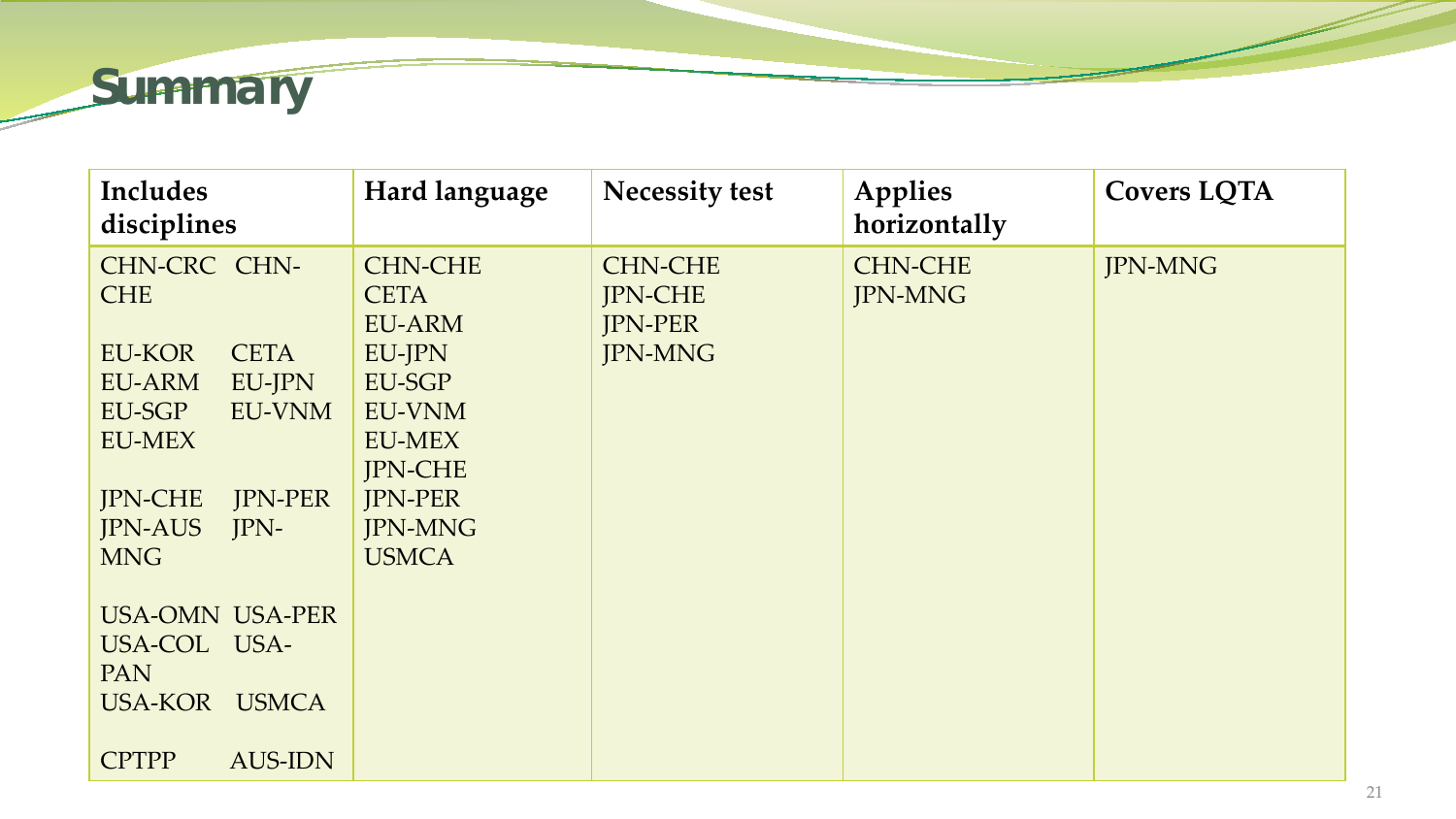### **Japan – Mongolia PTA**

#### **Article 7.8 Domestic Regulation**

3. With a view to ensuring that any measure adopted or maintained by a Party in any services sector related to the authorization, qualification requirements and procedures, technical standards and licensing requirements of service suppliers of the other Party does not constitute an unnecessary barrier to trade in services, each Party shall ensure that such measure:

(a) is based on objective and transparent criteria, such as the competence and ability to supply the service;

(b) is not more burdensome than necessary to ensure the quality of the service; and

(c) does not constitute a disguised restriction on the supply of the service.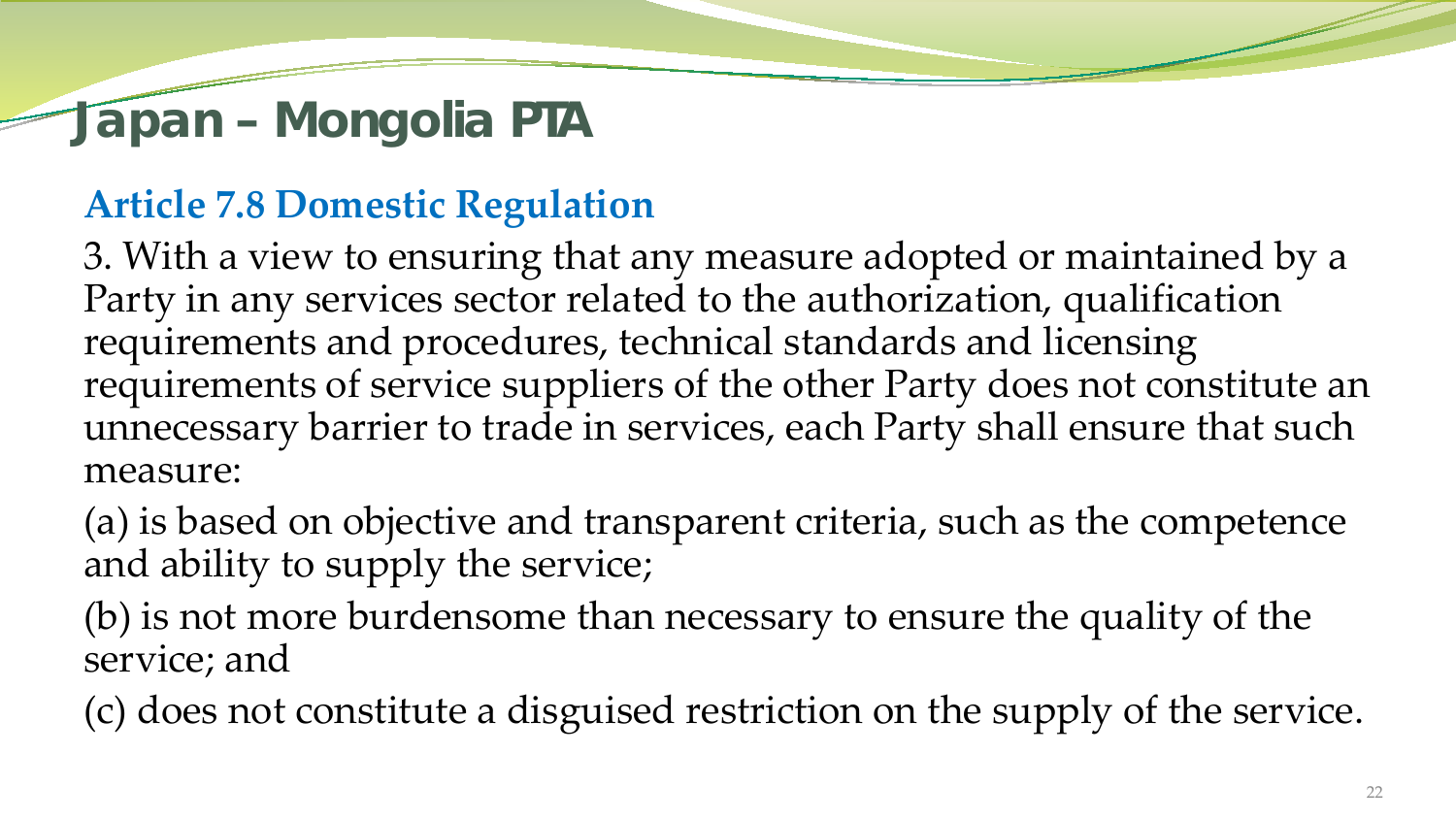# Disciplines on Authorisation Process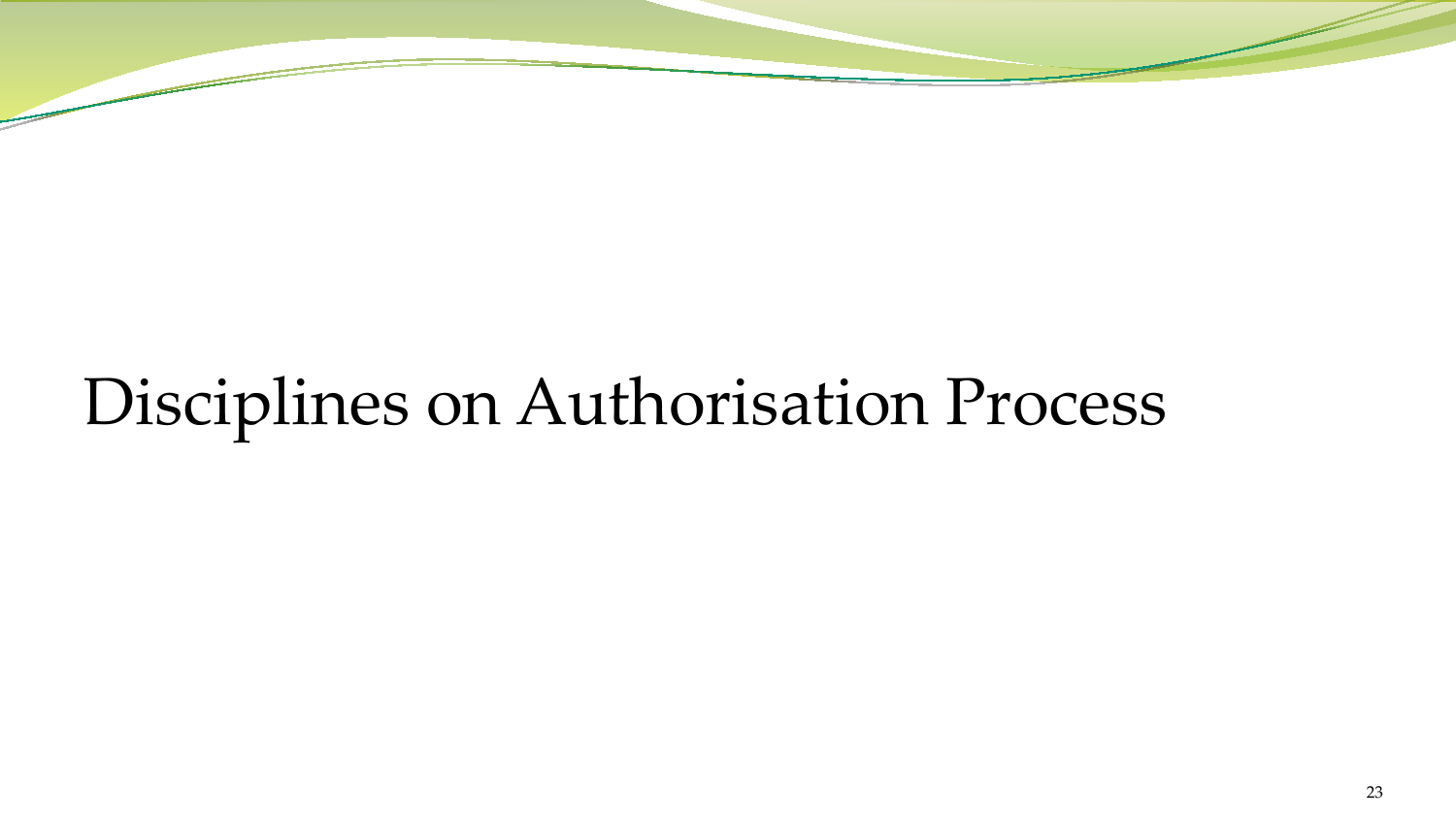# **Disciplines on Authorisation Process**

| <b>Disciplines</b>                               | <b>PTAs' Chapter</b>                             |
|--------------------------------------------------|--------------------------------------------------|
| <b>Submission of Applications</b><br>$\bullet$   | • Trade in services                              |
| <b>Application Timeframes</b><br>$\bullet$       | <b>Financial Services</b>                        |
| <b>Electronic Applications</b><br>$\bullet$      | Telecommunications<br>$\bullet$                  |
| <b>Acceptance of Copies</b><br>$\bullet$         |                                                  |
| <b>Processing of Applications</b><br>$\bullet$   | Movement of Natural<br>Persons / Temporary Entry |
| Fees<br>$\bullet$                                | of Business Persons                              |
| <b>Assessment of Qualifications</b><br>$\bullet$ |                                                  |
| Independence<br>$\bullet$                        |                                                  |
|                                                  |                                                  |
|                                                  |                                                  |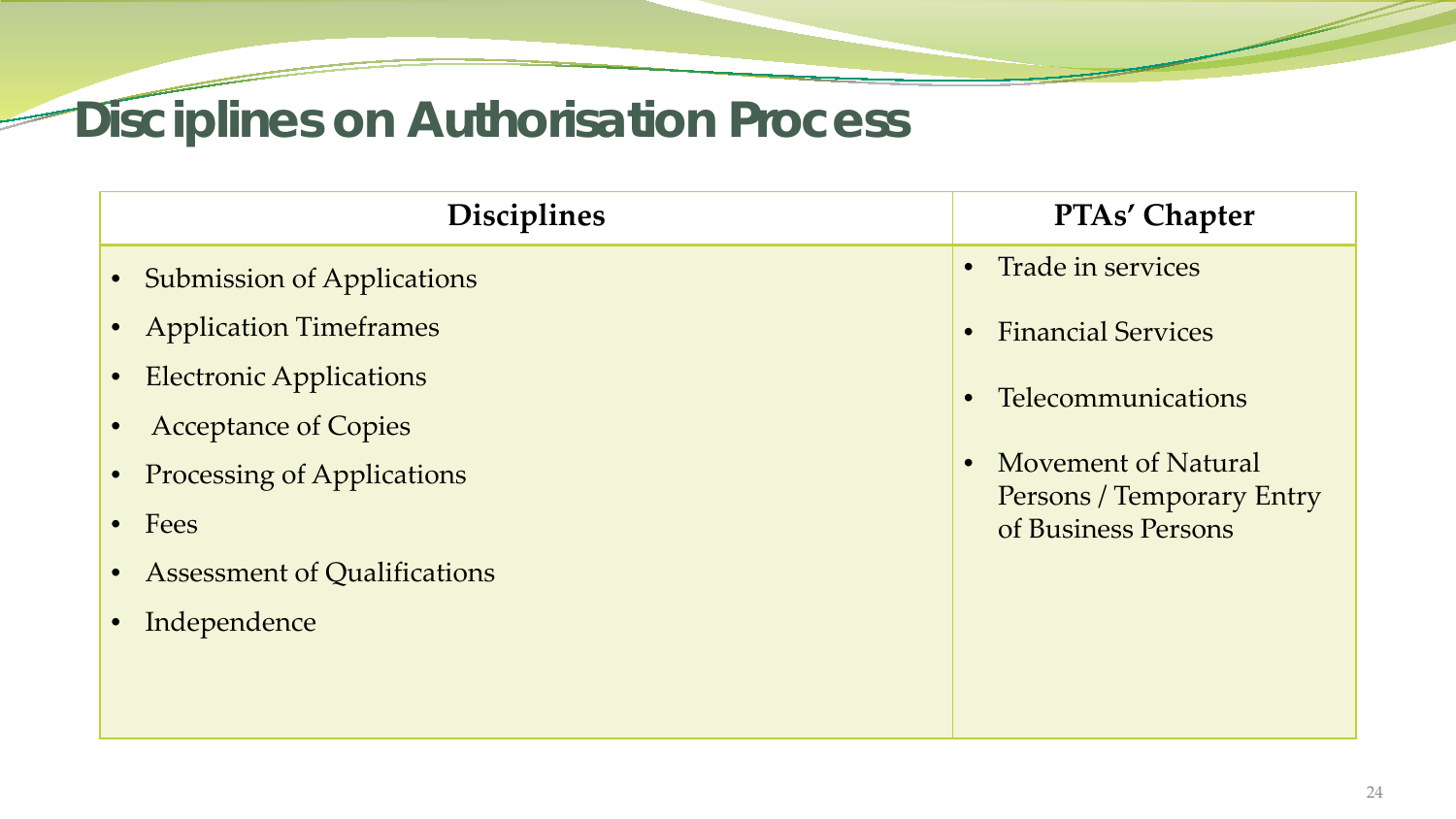#### **Variables' Codes**

| <b>OCA</b> | Duty to avoid requiring an applicant to approach more<br>than one competent authority for each application for<br>authorisation                      | <b>IAS</b> | Duty to inform, at request, about status of application                                                                                                                                  |
|------------|------------------------------------------------------------------------------------------------------------------------------------------------------|------------|------------------------------------------------------------------------------------------------------------------------------------------------------------------------------------------|
| <b>AAT</b> | Duty to permit submission of an application at any time                                                                                              | <b>IAE</b> | Duty to inform applicant and provide opportunity to<br>correct minor errors and omissions in the application                                                                             |
| <b>RPS</b> | Duty to allow a reasonable period for the submission of<br>the application where specific time periods for<br>application exist                      | <b>IAR</b> | Duty to inform, upon request, reasons for rejection of<br>application                                                                                                                    |
| <b>AEF</b> | Duty to accept applications in electronic format                                                                                                     | <b>WUD</b> | Duty to ensure that authorisation, once granted, enters<br>into effect without undue delay                                                                                               |
| <b>AAC</b> | Duty to accept authenticated copies of documents                                                                                                     | <b>FAR</b> | Duty to ensure that fees are reasonable, transparent and<br>not in themselves restrict the supply of the service                                                                         |
| <b>PIT</b> | Duty to provide an indicative timeframe for processing<br>an application                                                                             | <b>EFI</b> | Duty to schedule examinations at frequent intervals                                                                                                                                      |
| <b>PAR</b> | Duty to process applications within a reasonable<br>timeframe                                                                                        | <b>IFS</b> | Duty to ensure that the competent authority reaches<br>and administers its decisions in a manner independent<br>from any supplier of the services for which<br>authorization is required |
| <b>IAD</b> | Duty to inform applicant of the decision concerning the<br>application within a reasonable period of time after the<br>submission of the application | <b>SCO</b> | Scope                                                                                                                                                                                    |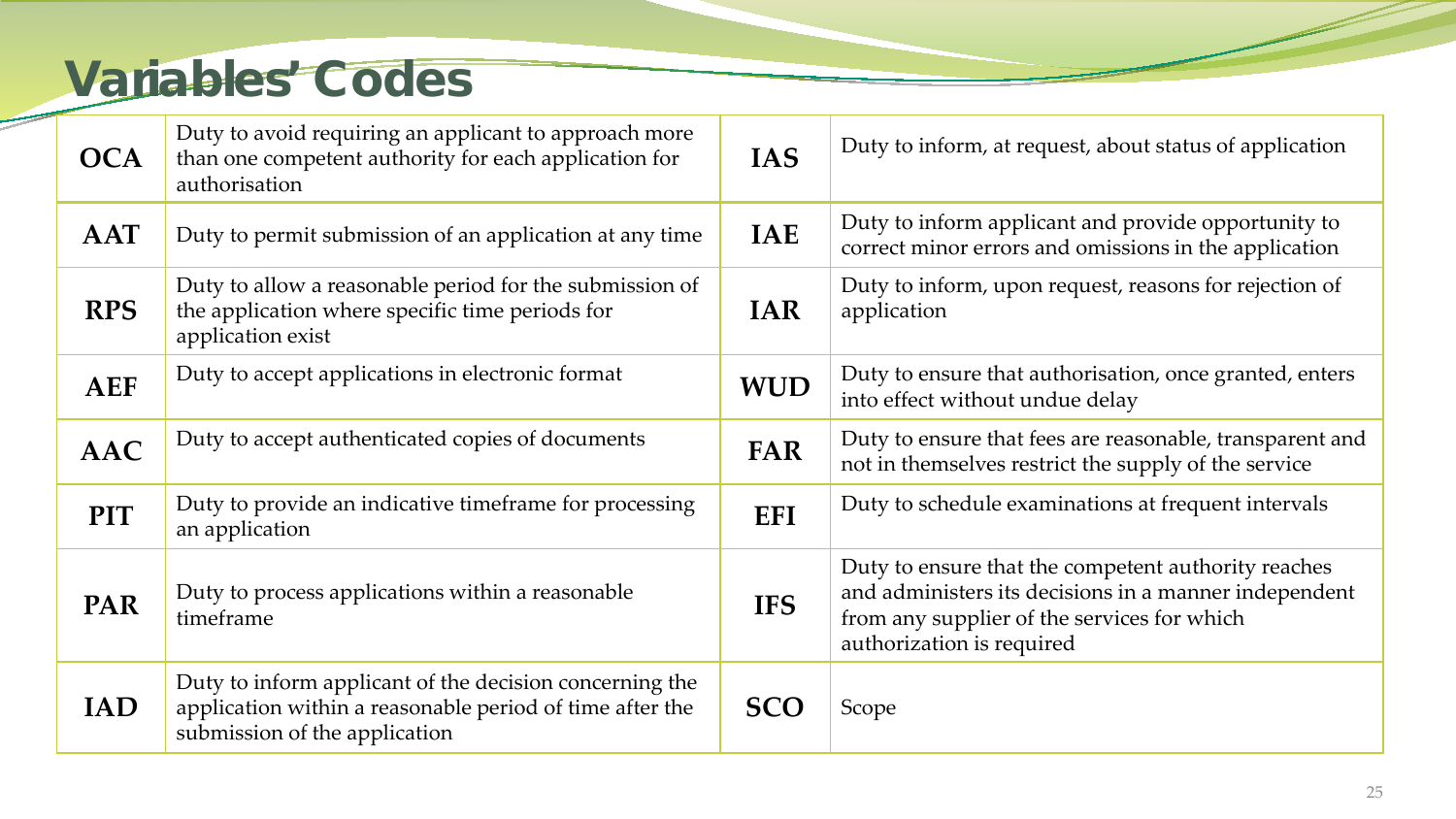#### **Disciplines on Authorisation Process**

|             | Applications<br>Submission<br>$\mathbf{b}$ | Application      | Timeframes | Applications<br>Acceptance<br>Electronic<br>of Copies<br>and |                          | <b>Processing of Applications</b> |              |              |                |                          |                          | Fees       | of<br>Qualification<br>Assessment<br>S | Independenc<br>$\mathbf \omega$ | Scope                         |     |
|-------------|--------------------------------------------|------------------|------------|--------------------------------------------------------------|--------------------------|-----------------------------------|--------------|--------------|----------------|--------------------------|--------------------------|------------|----------------------------------------|---------------------------------|-------------------------------|-----|
|             | $\blacktriangleleft$<br>SO                 | AT               | RPS        | AEF                                                          | AAC                      | PIT                               | PAR          | IAD          | BAI            | IAE                      | IAR                      | <b>AND</b> | FAR                                    | EFI                             | IFS                           | SCO |
| <b>GATS</b> |                                            |                  |            |                                                              | $\overline{\phantom{m}}$ | $\overline{\phantom{m}}$          | X            | $\mathbf{X}$ | $\overline{X}$ | $\overline{\phantom{m}}$ | $\overline{\phantom{0}}$ | -          |                                        |                                 |                               | SS  |
| <b>PTAs</b> | $\chi$                                     | $\boldsymbol{X}$ | $\chi$     | $\chi$                                                       | X                        | $\chi$                            | $\mathbf{X}$ | $\mathbf{X}$ | $\mathbf{X}$   | X<br>$\overline{X}$<br>X |                          | X          | X                                      | $\chi$                          | <b>SS</b><br>HR-<br><b>HR</b> |     |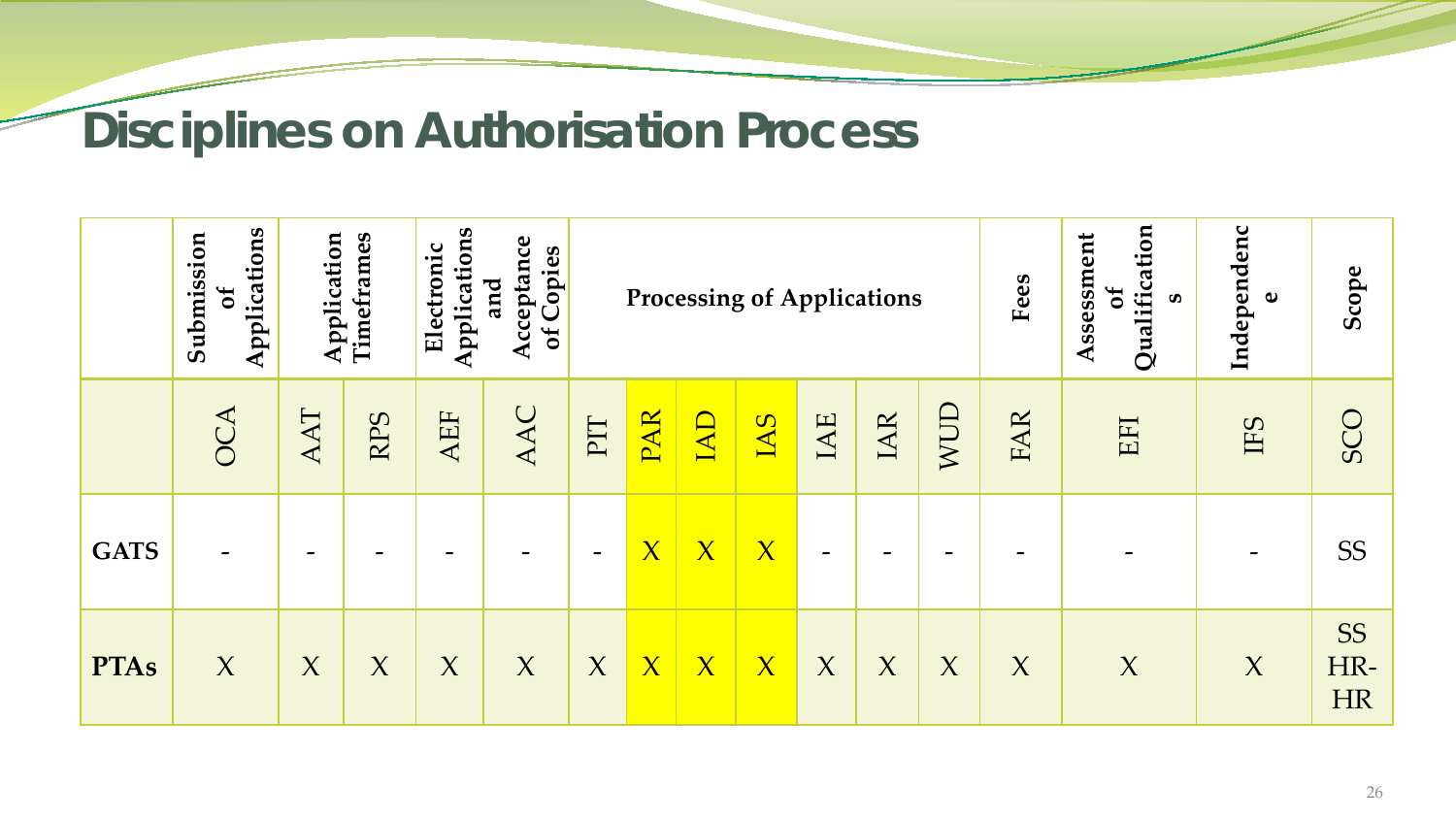### **Processing of Applications**

|                     | $\overline{P}$ | <b>PAR</b>               | $\begin{array}{c}\n\mathbf{Q} \\ \mathbf{M}\n\end{array}$ | <b>PAI</b>               | IAE                      | IAR                      | <b>AND</b>               | SCO             |                | $\overline{P}$           | <b>PAR</b> | $\begin{array}{c}\n\mathbf{Q} \\ \mathbf{M}\n\end{array}$ | $\overline{a}$ | IAE                      | IAR                      | <b>ANND</b>              | SCO       |
|---------------------|----------------|--------------------------|-----------------------------------------------------------|--------------------------|--------------------------|--------------------------|--------------------------|-----------------|----------------|--------------------------|------------|-----------------------------------------------------------|----------------|--------------------------|--------------------------|--------------------------|-----------|
| <b>CHN-CRC</b>      | $\blacksquare$ | H                        | H                                                         | H                        | $\overline{\phantom{a}}$ | $\overline{\phantom{m}}$ | $\blacksquare$           | <b>SS</b>       | <b>JPN-CHE</b> | $\overline{\phantom{a}}$ | H          | H                                                         | H              | $\blacksquare$           | $\overline{\phantom{a}}$ | $\sim$                   | <b>SS</b> |
| <b>CHN-ISL</b>      | $\equiv$       | H                        | H                                                         | H                        | $\equiv$                 | $\overline{\phantom{m}}$ | $\overline{\phantom{a}}$ | <b>SS</b>       | <b>JPN-IND</b> | $\blacksquare$           | н          | H.                                                        | H              | $\blacksquare$           | ٠                        | $\equiv$                 | <b>SS</b> |
| <b>CHN-CHE</b>      | H              | н                        | H                                                         | H                        | H                        | H                        | H                        | <b>SS</b>       | <b>JPN-PER</b> | $\blacksquare$           | Н          | H                                                         | H              | $\blacksquare$           | ۰                        | $\equiv$                 | <b>HR</b> |
| <b>CHN-KOR</b>      | $\blacksquare$ | Н                        | H                                                         | H                        | $\overline{\phantom{a}}$ | $\blacksquare$           | $\blacksquare$           | <b>SS</b>       | <b>JPN-AUS</b> | $\blacksquare$           | н          | H                                                         | H              | $\mathsf{S}$             | н                        | ÷                        | <b>HR</b> |
| <b>CHN-AUS</b>      | $\sim$         | $\overline{\phantom{a}}$ | $\blacksquare$                                            | H                        | H                        | S                        | $\blacksquare$           | <b>SS</b>       | <b>JPN-MNG</b> | $\overline{\phantom{a}}$ | Н          | H.                                                        | H              | $\blacksquare$           |                          | $\equiv$                 | <b>HR</b> |
| <b>CHN-GEO</b>      | $\sim$         | $\overline{\phantom{m}}$ | $\overline{\phantom{m}}$                                  | H                        | H                        | S                        | $\blacksquare$           | <b>SS</b>       | USA-OMN        | $\overline{\phantom{a}}$ | H          | H                                                         | H              | $\overline{\phantom{a}}$ |                          | $\overline{\phantom{a}}$ | HR-       |
| <b>EU-CARIFORUM</b> | $\sim$         | н                        | H                                                         | H                        | $\sim$                   | $\blacksquare$           | $\overline{\phantom{a}}$ | <b>SS</b>       | USA-PER        | $\overline{\phantom{a}}$ | H          | H                                                         | H              | $\overline{\phantom{a}}$ | $\overline{\phantom{0}}$ | $\overline{\phantom{a}}$ | HR-       |
| <b>EU-KOR</b>       | $\blacksquare$ | Н                        | H                                                         | H                        | $\sim$                   | $\blacksquare$           | $\overline{\phantom{a}}$ | <b>SS</b>       | USA-COL        | $\overline{\phantom{a}}$ | H          | H                                                         | H              | $\overline{\phantom{a}}$ |                          | $\overline{\phantom{a}}$ | HR-       |
| <b>EU-COL-PER</b>   | $\blacksquare$ | н                        | H                                                         | H                        | $\sim$                   | $\blacksquare$           | $\overline{\phantom{a}}$ | <b>SS</b>       | USA-PAN        | $\overline{\phantom{0}}$ | H          | H                                                         | H              | $\overline{\phantom{a}}$ |                          | $\overline{\phantom{a}}$ | HR-       |
| <b>EU-CEN</b>       | $\sim$         | н                        | H                                                         | H                        | $\sim$                   | $\rightarrow$            | $\overline{\phantom{a}}$ | <b>SS</b>       | USA-KOR        | $\overline{\phantom{a}}$ | H          | H                                                         | H              | $\overline{\phantom{a}}$ | $\overline{\phantom{0}}$ | $\overline{\phantom{a}}$ | HR-       |
| <b>CETA</b>         | S              | н                        | $\blacksquare$                                            | Η                        | н                        | H                        | Н                        | HR-             | <b>USMCA</b>   | $\mathsf{S}$             | H          | H                                                         | H              | $\mathsf{S}$             | S                        | H                        | HR-       |
| <b>EU-ARM</b>       | S              | Н                        | $\blacksquare$                                            | $\sim$                   | н                        | H                        | H                        | SS <sub>1</sub> | <b>CPTPP</b>   | $\mathsf{S}$             | H          | H.                                                        | H              | $\mathsf{S}$             | $\mathsf{S}$             | $\blacksquare$           | HR-       |
| <b>EU-JPN</b>       | S              | H.                       | $\overline{\phantom{a}}$                                  | $\overline{\phantom{a}}$ | н                        | H                        | H                        | HR-             | <b>AUS-IDN</b> | $\mathsf{S}$             | H          | H                                                         | H              | $\mathsf{S}$             | $\mathsf{S}$             | $S_{\cdot}$              | $HR$ -/H  |
| <b>EU-SGP</b>       | S              | н                        | $\blacksquare$                                            | $\overline{\phantom{a}}$ | H                        | H                        | H                        | SS <sub>1</sub> | <b>CAN-KOR</b> | $\overline{\phantom{a}}$ | H          | H.                                                        | H              | ٠                        |                          | $\blacksquare$           | <b>HR</b> |
| <b>EU-VNM</b>       | S              | н                        | $\overline{\phantom{a}}$                                  | $\sim$                   | H                        | H                        | H                        | <b>SS</b>       |                |                          |            |                                                           |                |                          |                          |                          |           |
| <b>EU-MEX</b>       | S              | н                        | H                                                         | н                        | S                        | S                        | Н                        | HR-             |                |                          |            |                                                           |                |                          |                          |                          |           |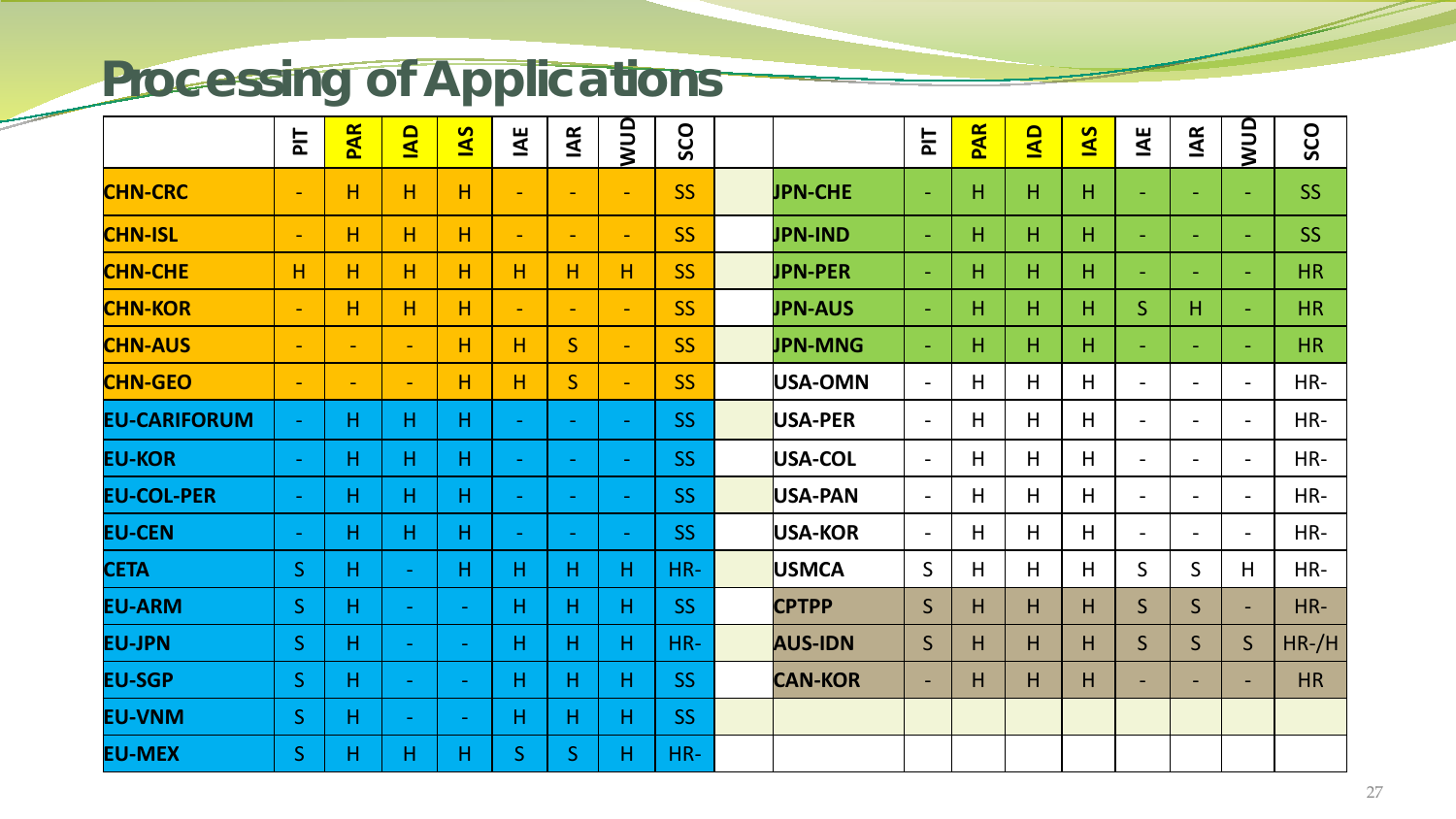#### **Other Disciplines on Authorisation Process**

|                   | <b>OCA</b>                   |                          | AAT RPS AEF AAC FAR EFI  |                          |                          |                          |                          | <b>IFS</b>               |                | <b>OCA</b>               | <b>AAT</b>               | <b>RPS</b>               | <b>AEF</b>               | <b>AAC</b>               | <b>FAR</b>                   | <b>EFI</b>               | <b>IFS</b>               |
|-------------------|------------------------------|--------------------------|--------------------------|--------------------------|--------------------------|--------------------------|--------------------------|--------------------------|----------------|--------------------------|--------------------------|--------------------------|--------------------------|--------------------------|------------------------------|--------------------------|--------------------------|
| <b>CHN-CRC</b>    | $\blacksquare$               | $\overline{\phantom{m}}$ | $\overline{\phantom{m}}$ | $\overline{\phantom{0}}$ | $\overline{\phantom{a}}$ | $\overline{\phantom{m}}$ | $\sim$                   | $\blacksquare$           | <b>JPN-CHE</b> | $\overline{\phantom{a}}$ | $\overline{\phantom{0}}$ | $\overline{\phantom{0}}$ | $\sim$                   | $\sim$                   | ٠                            | $\sim$                   | $\sim$                   |
| <b>CHN-ISL</b>    | $\overline{\phantom{m}}$     | $\overline{\phantom{0}}$ | $\overline{\phantom{a}}$ | $\overline{\phantom{0}}$ | $\overline{\phantom{0}}$ | $\blacksquare$           | $\overline{\phantom{0}}$ | $\blacksquare$           | <b>JPN-IND</b> | $\overline{\phantom{a}}$ | $\overline{\phantom{a}}$ | $\overline{\phantom{a}}$ | $\sim$                   | $\sim$                   | $\sim$                       | $\sim$                   | $\overline{\phantom{a}}$ |
| <b>CHN-CHE</b>    | $\overline{\phantom{0}}$     | $\overline{\phantom{0}}$ | $\blacksquare$           | $\overline{\phantom{0}}$ | $\equiv$                 | H                        | $\overline{\phantom{0}}$ | $\overline{\phantom{a}}$ | <b>JPN-PER</b> | ٠                        | ٠                        | $\overline{\phantom{0}}$ | $\overline{\phantom{0}}$ | $\overline{\phantom{0}}$ | $\equiv$                     | $\overline{\phantom{0}}$ | ٠                        |
| <b>CHN-KOR</b>    | $\overline{\phantom{a}}$     | $\equiv$                 | $\equiv$                 | $\overline{\phantom{0}}$ | $\equiv$                 | $\equiv$                 | $\overline{\phantom{0}}$ | $\equiv$                 | <b>JPN-AUS</b> | $\overline{\phantom{0}}$ | $\overline{\phantom{a}}$ | $\overline{\phantom{0}}$ | $\overline{\phantom{a}}$ | $\overline{\phantom{a}}$ | $\sim$                       | $\sim$                   |                          |
| <b>CHN-AUS</b>    | $\overline{\phantom{m}}$     | $\overline{\phantom{0}}$ | $\overline{\phantom{m}}$ | $\overline{\phantom{0}}$ | $\overline{\phantom{0}}$ | $\overline{\phantom{a}}$ | $\overline{\phantom{0}}$ | $\blacksquare$           | <b>JPN-MNG</b> | $\overline{\phantom{0}}$ | $\overline{\phantom{0}}$ | $\overline{\phantom{0}}$ | $\overline{\phantom{0}}$ | ۰                        | ٠                            | $\overline{\phantom{a}}$ | $\overline{\phantom{0}}$ |
| <b>CHN-GEO</b>    | $\blacksquare$               | $\overline{\phantom{m}}$ | $\overline{\phantom{m}}$ | $\overline{\phantom{0}}$ | $\blacksquare$           | $\overline{\phantom{m}}$ | $\sim$                   | $\blacksquare$           | USA-OMN        | $\overline{\phantom{a}}$ | $\overline{\phantom{0}}$ | $\overline{\phantom{a}}$ | $\overline{\phantom{a}}$ | $\overline{\phantom{a}}$ | $\overline{\phantom{0}}$     | $\overline{\phantom{a}}$ | $\overline{\phantom{0}}$ |
| <b>EU-CARIFOR</b> | $\blacksquare$               | $\overline{\phantom{0}}$ | $\sim$                   |                          | $\overline{\phantom{a}}$ | $\sim$                   | $\overline{\phantom{a}}$ | $\sim$                   | USA-PER        | $\overline{\phantom{a}}$ | $\qquad \qquad$          | $\overline{\phantom{a}}$ | $\overline{\phantom{a}}$ | $\overline{\phantom{a}}$ | $\overline{\phantom{0}}$     | $\overline{\phantom{a}}$ | $\overline{\phantom{0}}$ |
| <b>EU-KOR</b>     | $\overline{\phantom{m}}$     | $\overline{\phantom{a}}$ | $\sim$                   |                          | $\overline{\phantom{a}}$ | $\rightarrow$            | $\overline{\phantom{a}}$ | $\sim$                   | USA-COL        | $\overline{\phantom{a}}$ | $\overline{\phantom{0}}$ | $\overline{\phantom{0}}$ | $\overline{\phantom{a}}$ | $\overline{\phantom{0}}$ | $\overline{\phantom{a}}$     | $\overline{\phantom{a}}$ |                          |
| <b>EU-COL-PER</b> | $\overline{\phantom{m}}$     | $\overline{\phantom{0}}$ | $\overline{\phantom{a}}$ |                          | $\overline{\phantom{a}}$ | $\equiv$                 | $\overline{\phantom{a}}$ | $\sim$                   | USA-PAN        | $\overline{\phantom{a}}$ | $\overline{\phantom{0}}$ | $\overline{\phantom{a}}$ | $\overline{\phantom{a}}$ | $\overline{\phantom{0}}$ | $\qquad \qquad \blacksquare$ | $\overline{\phantom{a}}$ |                          |
| <b>EU-CEN</b>     | $\blacksquare$               | $\overline{\phantom{a}}$ | $\rightarrow$            | $\overline{\phantom{a}}$ | $\overline{\phantom{a}}$ | $\sim$                   | $\blacksquare$           | $\sim$                   | USA-KOR        | $\overline{\phantom{a}}$ | $\qquad \qquad$          | $\overline{\phantom{a}}$ | $\overline{\phantom{a}}$ | $\overline{\phantom{0}}$ | $\overline{\phantom{0}}$     | $\overline{\phantom{a}}$ | $\overline{\phantom{0}}$ |
| <b>CETA</b>       | $\blacksquare$               | $\overline{\phantom{a}}$ | Н                        | S                        | $\mathsf{S}$             | Н                        | $\overline{\phantom{m}}$ | S                        | <b>USMCA</b>   | $\mathsf S$              | $\mathsf{S}$             | н                        | $\mathsf{S}$             | H                        | H                            | H                        | H                        |
| <b>EU-ARM</b>     | $\blacksquare$               | $\sim$                   | н                        | S                        | S                        | н                        | $\overline{\phantom{m}}$ | H                        | <b>CPTPP</b>   | $\overline{\phantom{0}}$ | $\overline{\phantom{0}}$ | н                        | $\overline{\phantom{a}}$ | $\mathsf{S}$             | н                            | H                        | $\overline{\phantom{0}}$ |
| <b>EU-JPN</b>     | $\blacksquare$               | $\overline{\phantom{a}}$ | H                        |                          | S                        | S                        | $\overline{\phantom{0}}$ | н                        | <b>AUS-IDN</b> | ۰.                       | $\overline{\phantom{0}}$ | Н                        | $\mathsf{S}$             | $\mathsf{S}$             | н                            | H                        | -                        |
| <b>EU-SGP</b>     | $\overline{\phantom{m}}$     | $\overline{\phantom{0}}$ | H                        | $S_{\cdot}$              | S                        | S                        |                          | $S_{\parallel}$          | <b>CAN-KOR</b> |                          | -                        | -                        |                          | -                        |                              |                          |                          |
| <b>EU-VNM</b>     |                              |                          | H                        | $S_{\cdot}$              | S                        | S                        | $\overline{\phantom{0}}$ | S                        |                |                          |                          |                          |                          |                          |                              |                          |                          |
| <b>EU-MEX</b>     | $\qquad \qquad \blacksquare$ | S                        | н                        | S                        | н                        | н                        | H                        | $\sim$                   |                |                          |                          |                          |                          |                          |                              |                          |                          |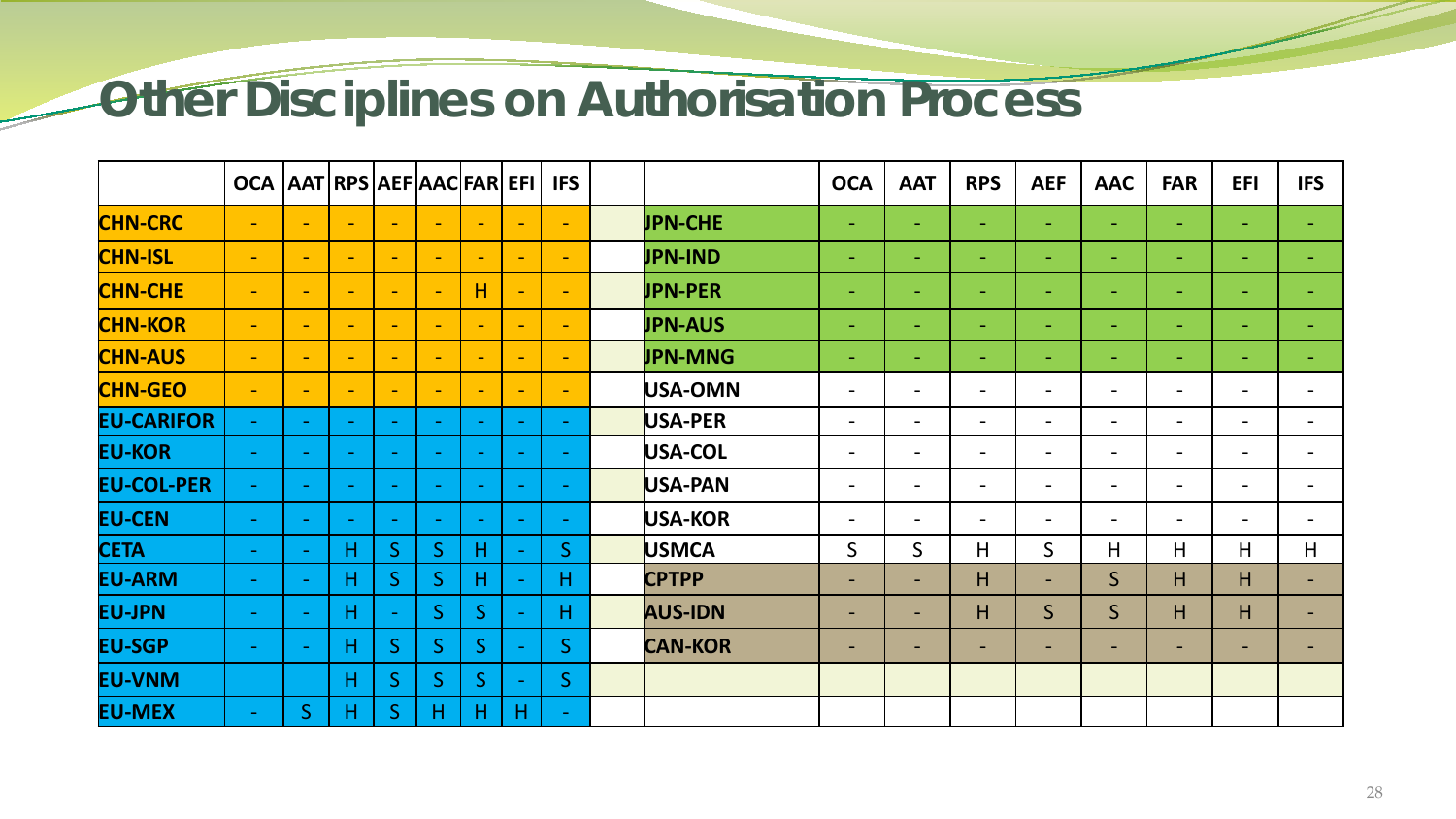# **Findings**

▶ Plenty of evidence of GATS plus and GATS extra disciplines on development of measures, authorisation process and transparency

- While there are some common patterns within each 'family' of PTAs, there is not such a thing as a PTA template
- Changing nature of trade agreements (negative vs positive obligations; specific commitments vs trade rules; horizontal vs vertical obligations)
- Increasingly blurring remit of 'trade' agreements
- $\triangleright$  Implications for parties, third parties, individuals?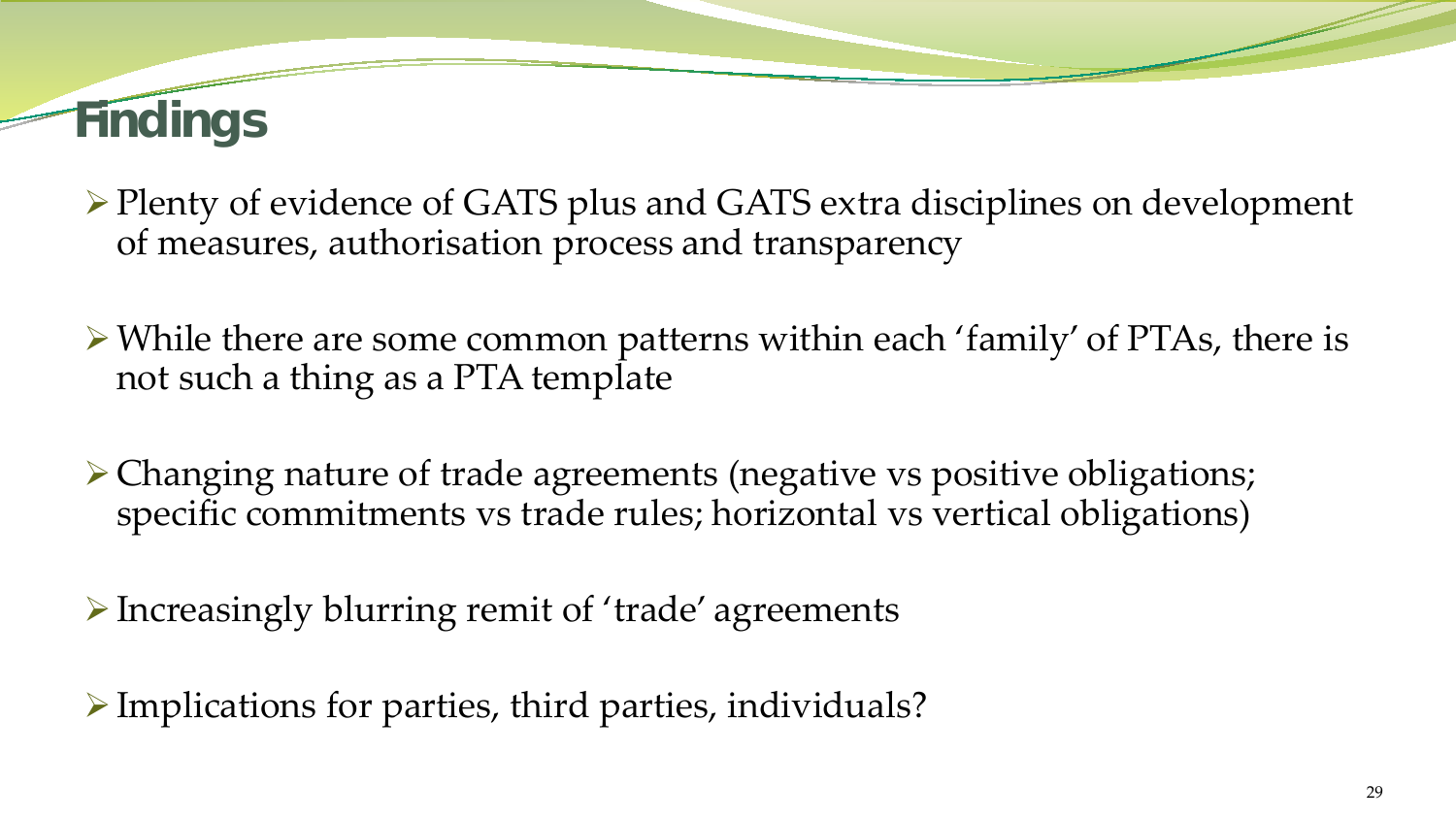#### **Implications for parties to PTA**

**Expected** trade gains from tackling regulatory divergence

But…

- Trade gains outweigh implementation costs?
- Forced alignment to regulatory hegemon?
- Too soon to tell. Empirical evidence not yet available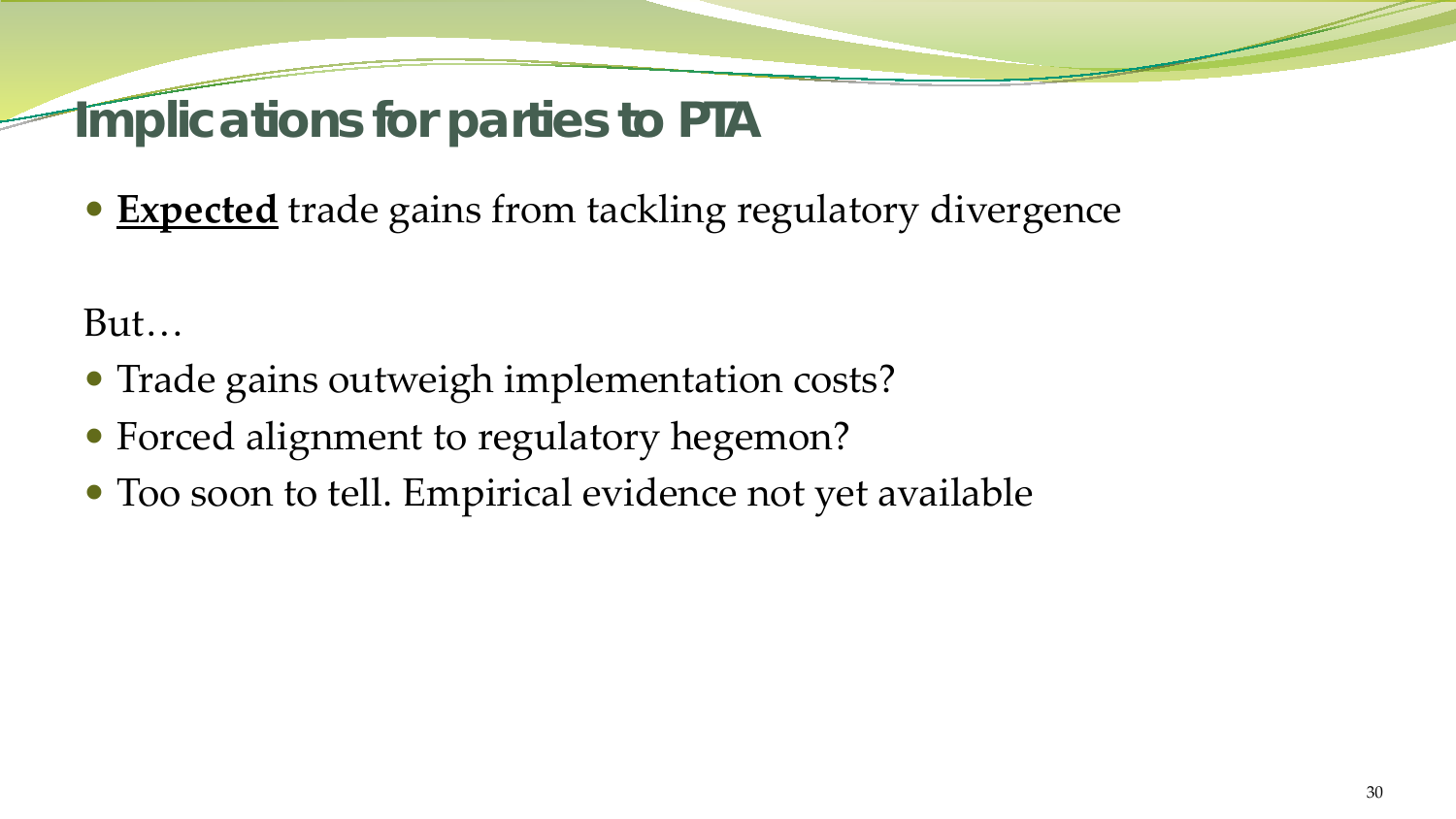**Implications for third parties**

>Trade diversion?

Multilateral negotiations?